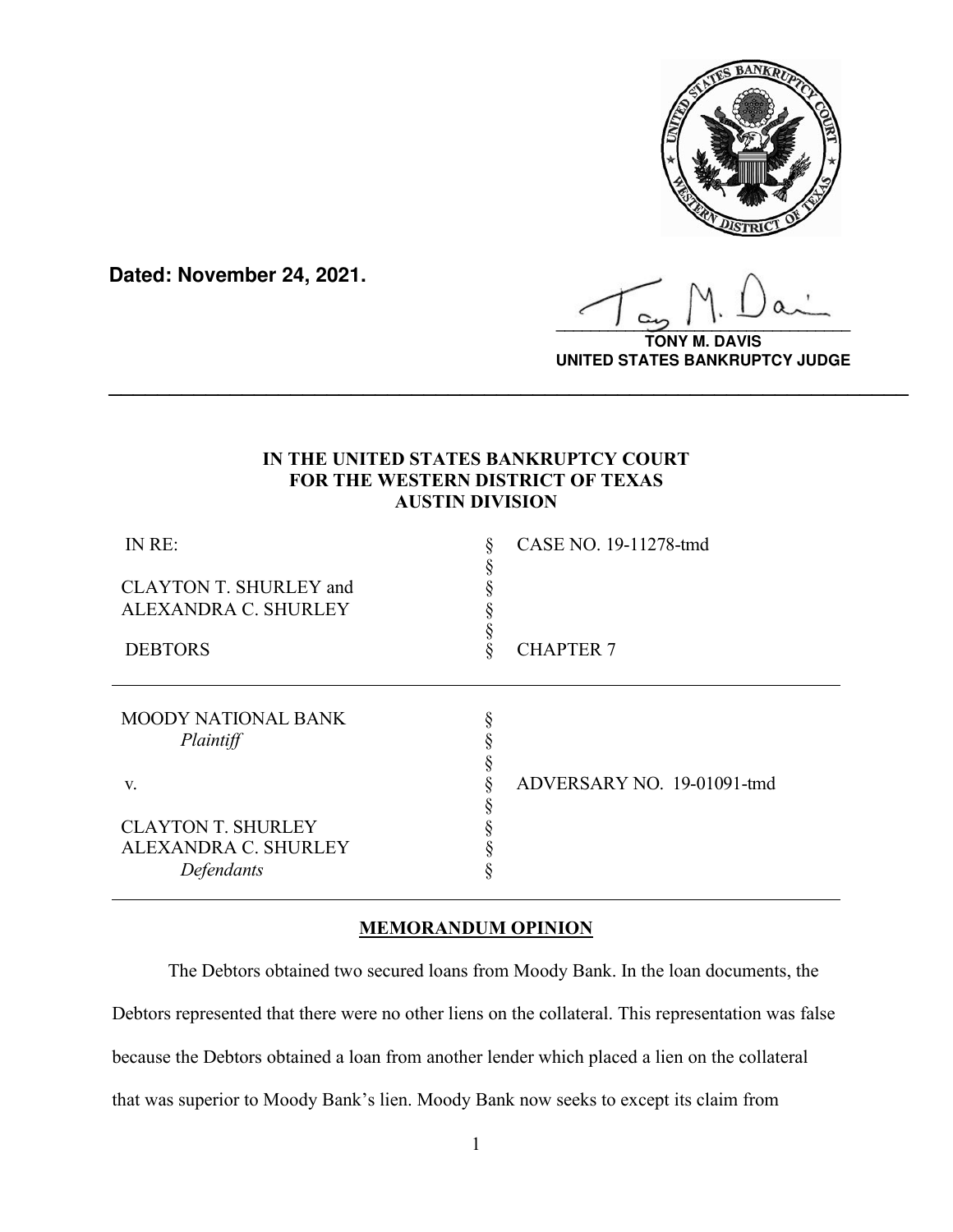discharge. The Court finds that the debts owed by the Debtors to Moody Bank are dischargeable, because Moody Bank failed to prove reliance, intent to deceive, and willful and malicious injury.

### **I. FACTS**

Clayton "Tommy" Shurley owned and operated Shurley Brothers, a company formed in 2006 that created custom stocks for shotguns and rifles out of specialty wood.<sup>[1](#page-1-0)</sup> To create these custom stocks, Shurley Brothers owned and leased various pieces of expensive equipment. <sup>[2](#page-1-1)</sup> By 2017, Shurley Brothers was tight on cash and struggling to make payroll because of the monthly payments on its outstanding loans and equipment leases.<sup>[3](#page-1-2)</sup>

After complaining to a client about the company's continuing cashflow problems, the client introduced Mr. Shurley to Jeff Hutchens at Moody Bank.[4](#page-1-3) Following their April 2017 meeting, Mr. Hutchens and Mr. Shurley began negotiating a loan for Shurley Brothers from Moody Bank to refinance Shurley Brothers' current debts and thereby solve the cashflow issues.<sup>[5](#page-1-4)</sup>

As part of the loan application process, Moody Bank asked Shurley Brothers to move its deposit accounts to Moody Bank.<sup>[6](#page-1-5)</sup> Once this was done, Mr. Shurley believed that Mr. Hutchens was monitoring these accounts.<sup>[7](#page-1-6)</sup> Moody Bank also required an appraisal of Shurley Brothers' property.<sup>[8](#page-1-7)</sup> Shurley Brothers did not have enough funds in its account to pay for the appraisal.<sup>[9](#page-1-8)</sup> After reviewing Shurley Brothers' deposit account, Mr. Hutchens alerted Mr. Shurley to the insufficient funds, Mr. Shurley deposited more money, paid the appraiser, and the appraisal

<span id="page-1-0"></span><sup>&</sup>lt;sup>1</sup> C. Shurley Decl. 2-3, ECF No. 26.

<sup>2</sup> C. Shurley Decl. 3, ECF No. 26.

<span id="page-1-2"></span><span id="page-1-1"></span><sup>&</sup>lt;sup>3</sup> C. Shurley Decl. 3-4, ECF No. 26.

<span id="page-1-4"></span><span id="page-1-3"></span><sup>4</sup> C. Shurley Decl. 4, ECF No. 26.

<sup>5</sup> C. Shurley Decl. 4, ECF No. 26; Hutchens Decl. 13, ECF No. 22.

<span id="page-1-5"></span><sup>6</sup> C. Shurley Decl. 6, ECF No. 26.

<span id="page-1-6"></span><sup>7</sup> C. Shurley Decl. 6, ECF No. 26.

<span id="page-1-7"></span><sup>8</sup> C. Shurley Decl. 5, ECF No. 26.

<span id="page-1-8"></span><sup>&</sup>lt;sup>9</sup> C. Shurley Decl. 6, ECF No. 26.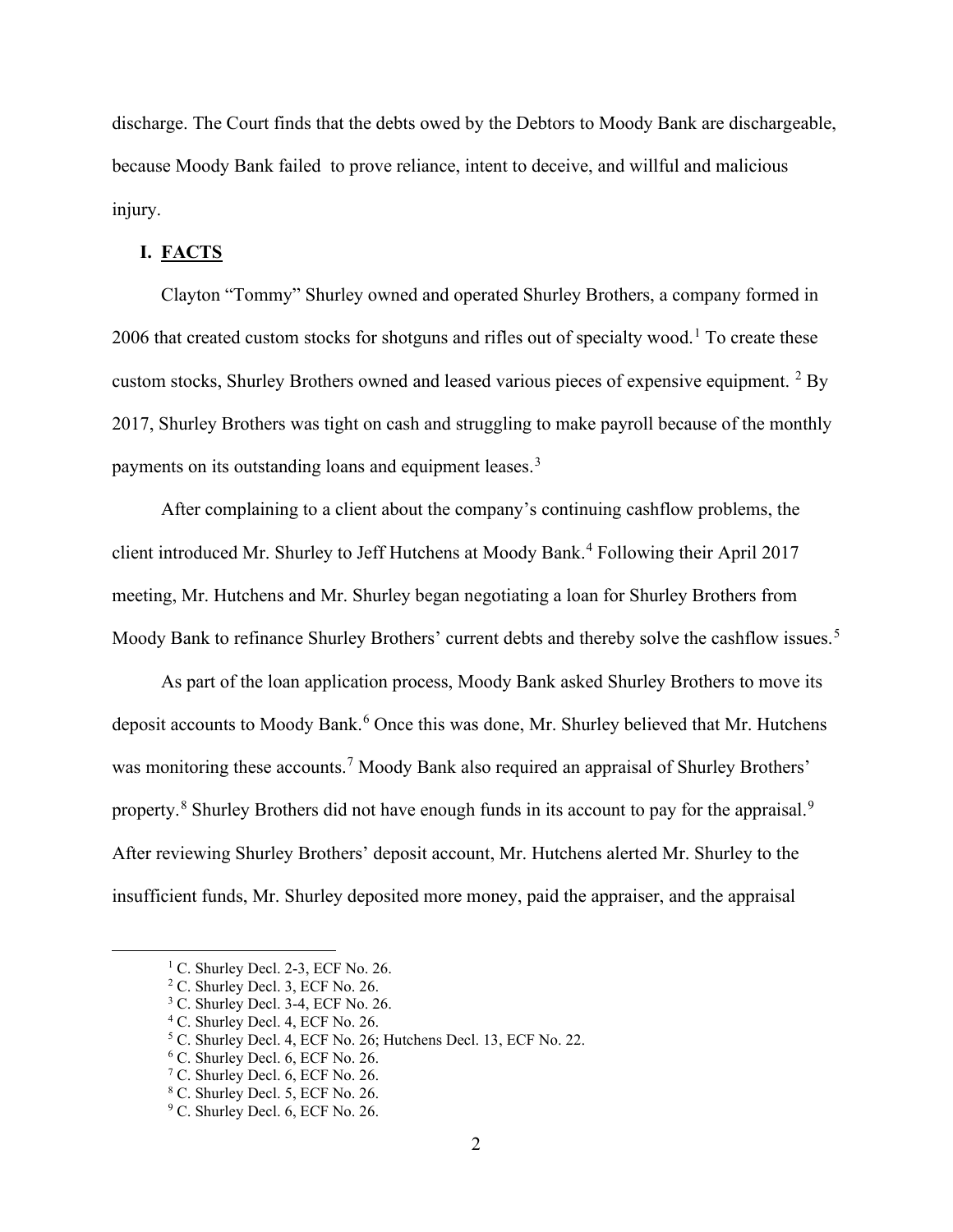moved forward.[10](#page-2-0) Ultimately, the appraisal opined that Shurley Brothers' inventory and equipment had a fair market value of \$995,000 and an orderly liquidation value of  $$665,000$ .<sup>[11](#page-2-1)</sup>

Between April and September 2017, the Shurleys signed three commitment letters for loans that were ultimately not approved.<sup>[12](#page-2-2)</sup> The commitment letters contained representations and warranties including a condition that no liens could encumber the collateral other than those in favor of Moody Bank.<sup>[13](#page-2-3)</sup> Even so, the first UCC search of June 15, 2017, showed many other liens, some of which would be paid off with the proceeds of the loans from Moody Bank.<sup>[14](#page-2-4)</sup>

After several failed attempts to get the loan approved, Mr. Shurley and Mr. Hutchens elected a different strategy, to seek "two different loans each with different amounts and repayment terms, but with almost identical representations and obligations."[15](#page-2-5) On September 7, the Shurleys executed commitment letters for the two-loan structure, loans 5701 and 5702, totaling \$500,000.<sup>[16](#page-2-6)</sup> According to Mr. Shurley, these loans were again declined by Moody Bank on September 7, 20[17](#page-2-7).<sup>17</sup>(Mr. Hutchens contends that Moody Bank actually approved the loans, but with terms that Mr. Shurley didn't find acceptable.)<sup>[18](#page-2-8)</sup>

Exasperated by the failed loan, Mr. Shurley testified that he told Mr. Hutchens on September 7, 2017 that Shurley Brothers needed cash to cover the payroll, and Mr. Hutchens responded by suggesting that the company get a receivables loan to make ends meet.<sup>[19](#page-2-9)</sup> But when questioned about whether he suggested that Shurley Brothers get a receivables loan, Mr.

<span id="page-2-1"></span><span id="page-2-0"></span><sup>10</sup> Trial Tr. 59: 1-23, ECF No. 36.

<span id="page-2-2"></span><sup>11</sup> Pl. Ex. 24 at 2.

<sup>&</sup>lt;sup>12</sup> C. Shurley Decl. 5-7, ECF No. 26; Hutchens Decl. 2, ECF No. 22.

<span id="page-2-3"></span><sup>13</sup> Hutchens Decl. 2, 8, ECF No. 22.

<span id="page-2-5"></span><span id="page-2-4"></span><sup>14</sup> Hutchens Decl. 13, ECF No. 22; Pl. Ex. 16.

<sup>&</sup>lt;sup>15</sup> Hutchens Decl. 2, ECF No. 22.

<span id="page-2-6"></span><sup>16</sup> Hutchens Decl. 2, 7-8, ECF No. 22.

<span id="page-2-7"></span><sup>&</sup>lt;sup>17</sup> C. Shurley Decl. 6, ECF No. 26.

<sup>&</sup>lt;sup>18</sup> Trial Tr. 50: 10-13, ECF No. 36.

<span id="page-2-9"></span><span id="page-2-8"></span><sup>19</sup> C. Shurley Decl. 6, ECF No. 26; Trial Tr. 96: 19-22, ECF No. 36.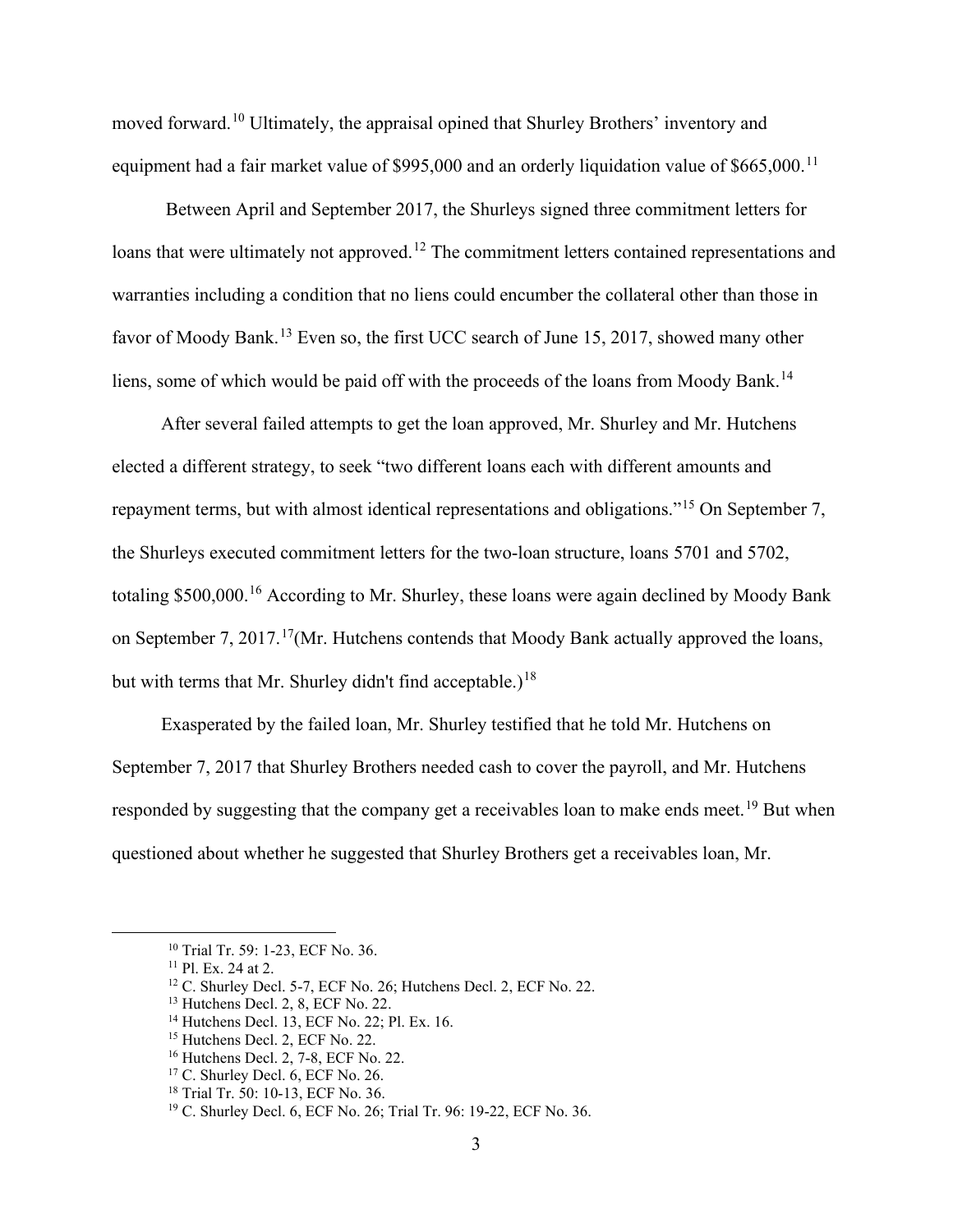Hutchens testified that he didn't recall that conversation.<sup>[20](#page-3-0)</sup> Mr. Hutchens's memory of the history of the transaction failed him on another occasion; he testified that he thought Shurley Brothers moved its bank accounts to Moody Bank right before closing in late September 2017.<sup>[21](#page-3-1)</sup> And yet they had to have been moved prior to June 30, when the appraisal bill came due. Mr. Shurley's testimony about the receivables loan was detailed, credible, and unequivocal.<sup>[22](#page-3-2)</sup>

On September 7, 2017, Mr. Shurley obtained an online loan for Shurley Brothers from Colonial Funding for \$50,000.<sup>[23](#page-3-3)</sup> The record is void of detail on just exactly what Mr. Shurley signed when he obtained the Colonial Funding loan. He is adamant that he understood that he was getting a loan secured by receivables, which he thought would not conflict with the equipment and inventory loan from Moody.<sup>[24](#page-3-4)</sup> Yet, Colonial Funding filed a UCC-1 reflecting a blanket lien on the assets of Shurley Brothers.<sup>[25](#page-3-5)</sup> Perfection requires a security interest to have attached,  $26$  and attachment requires the debtor to sign a security agreement.  $27$  Here, Moody Bank did not offer a security agreement for Colonial Funding as an exhibit, and so there is no proof that Colonial Funding even had a perfected lien.

The next day, Moody Bank solicited a second UCC search.[28](#page-3-8) But this UCC search had an effective date of August 31, 2017, so it did not show the lien in favor of Colonial Funding, and instead reflected the same filings as the earlier UCC search.<sup>[29](#page-3-9)</sup> Mr. Shurley, assuming Mr. Hutchens was monitoring Shurley Brothers' accounts, also assumed Hutchens knew about the

<sup>20</sup> Trial Tr. 49:22-50:1, ECF No. 36.

<sup>21</sup> Trial Tr. 53:18-20, ECF No. 36.

<span id="page-3-7"></span><span id="page-3-6"></span><span id="page-3-5"></span><span id="page-3-4"></span><span id="page-3-3"></span><span id="page-3-2"></span><span id="page-3-1"></span><span id="page-3-0"></span><sup>&</sup>lt;sup>22</sup> And this is hardly surprising; Mr. Hutchens testified that he oversaw hundreds of loans at any one time whereas Shurley Brothers was everything to Mr. Shurley. Trial Tr. 46:12-18, ECF No. 36.

<sup>23</sup> C. Shurley Decl. 6, ECF No. 26.

<sup>24</sup> Trial Tr. 94:24-96:2, ECF No. 36.

<sup>25</sup> Pl. Ex. 22.

 $26$  UCC  $\S$ 9-308(a).

 $27 \text{ UCC}$  § 9-203(b).

<span id="page-3-8"></span><sup>&</sup>lt;sup>28</sup> Hutchens Decl. 14, ECF No. 22.

<span id="page-3-9"></span><sup>29</sup> Hutchens Decl. 14, ECF No. 22.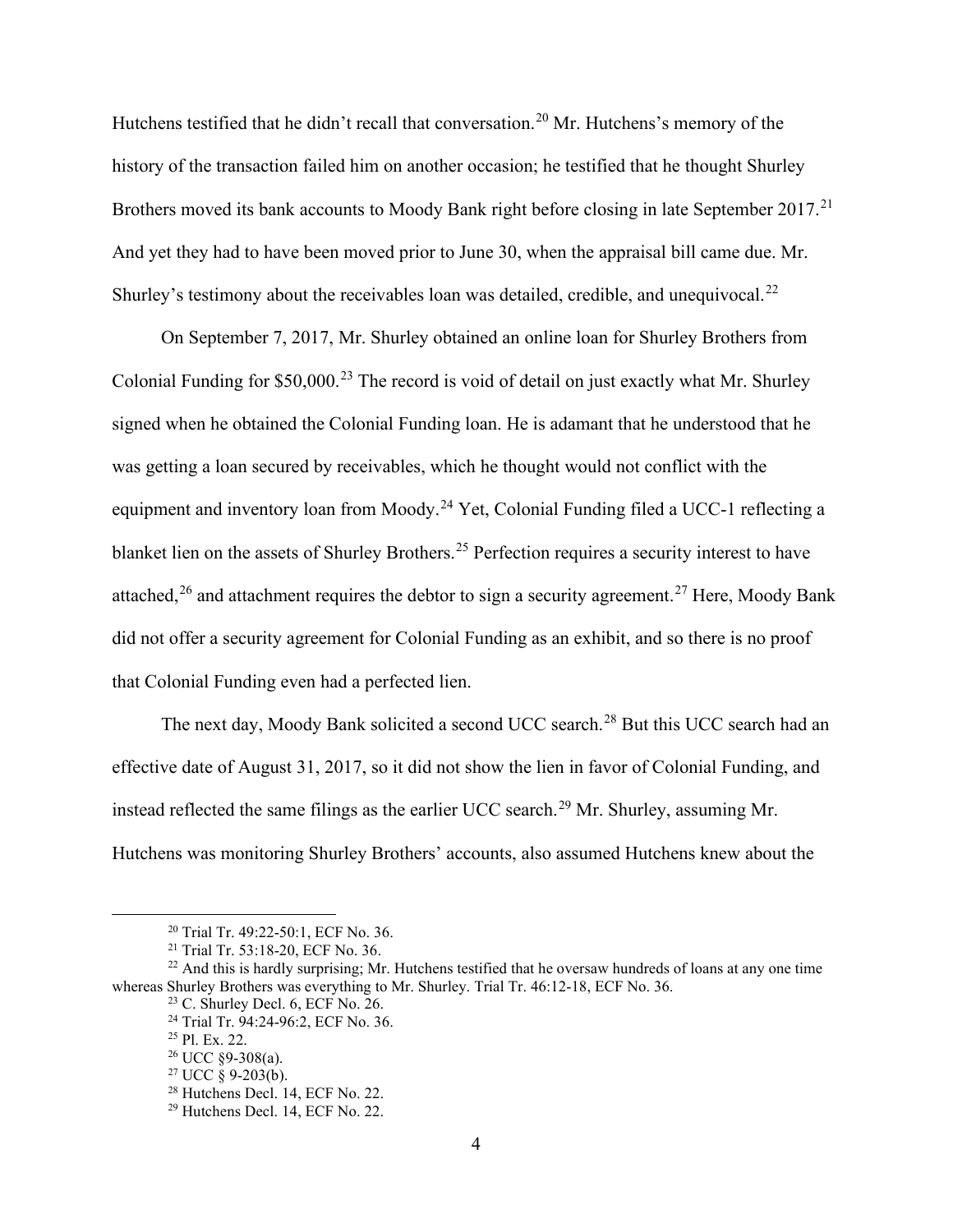new receivables loan based on the large deposit.<sup>[30](#page-4-0)</sup>

On September 28, 2017, the Shurleys executed amended commitment letters, security agreements, and personal guarantees for two loans.<sup>[31](#page-4-1)</sup> The amended commitment letters provided that, "No liens or security interests shall be permitted against the Subject Property other than in favor of Bank."[32](#page-4-2) The loan commitment letters also provided that, "Borrower and Guarantor shall keep Bank informed of all adverse events and all potential adverse events occurring concerning Borrower, Guarantor, the Subject Property, and all otherwise [sic] relating to any other information heretofore provided to Bank by or on behalf of Borrower or Guarantor."[33](#page-4-3) And in the security agreements, the Shurleys represented and warranted that

Grantor holds good and marketable title to the Collateral, free and clear of all liens and encumbrances except for the lien of this Agreement. No financing statement covering any of the Collateral is on file in any public office other than those which reflect the security interest created by this Agreement or to which Lender has specifically consented.<sup>[34](#page-4-4)</sup>

Moody Bank did not run another UCC search before the final versions of the loans were executed. [35](#page-4-5)

Mrs. Shurley testified that at the loan signing, neither Mr. Hutchens nor the other Moody Bank employee present explained anything to the Shurleys about the representations or warranties in the documents they were signing.<sup>[36](#page-4-6)</sup> According to Mrs. Shurley, Mr. Hutchens and the other employee just wanted to make sure that her Social Security number, address, and signature were on all the documents.<sup>[37](#page-4-7)</sup>

<sup>30</sup> C. Shurley Decl. 7, ECF No. 26; Trial Tr. 103:15-104:2, ECF No. 36.

<span id="page-4-2"></span><span id="page-4-1"></span><span id="page-4-0"></span><sup>&</sup>lt;sup>31</sup> Hutchens Decl. 3, 4, 9, 11, ECF No. 22; C. Shurley Decl. 8, ECF No. 26.

<sup>32</sup> Pl. Ex. 4 at 2; Pl. Ex. 10 at 2.

<span id="page-4-3"></span><sup>33</sup> Pl. Ex. 4 at 3; Pl. Ex. 10 at 3.

<span id="page-4-5"></span><span id="page-4-4"></span><sup>&</sup>lt;sup>34</sup> Pl. Ex. 6 at 2; Pl. Ex. 12 at 2.<br><sup>35</sup> Trial Tr. 18:24-19:5, ECF No. 36.

<span id="page-4-6"></span><sup>36</sup> Trial Tr. 80:22-25, ECF No. 36.

<span id="page-4-7"></span><sup>37</sup> Trial Tr. 80:17-21, ECF No. 36.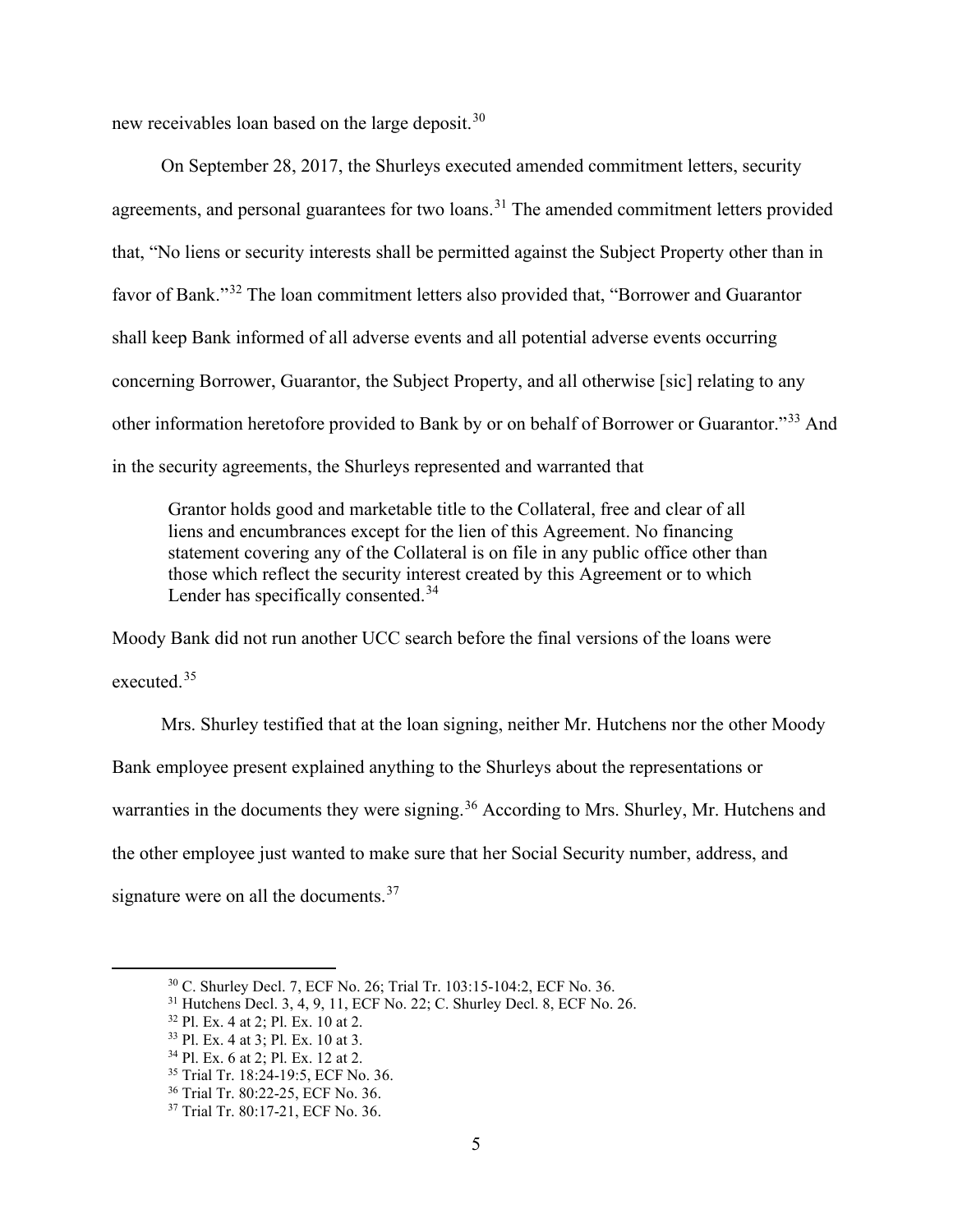On October 3rd, Moody Bank wired the proceeds of the loans to Horizon Bank and U.S. Bank Equipment Finance to pay off some of Shurley Brothers' existing debt as Mr. Shurley and Mr. Hutchens had discussed.<sup>[38](#page-5-0)</sup> Shurley Brothers ended up making only one payment on the loans, and that payment was late.<sup>[39](#page-5-1)</sup>

More than one year after Moody Bank funded the loan, it obtained another UCC search which revealed the superior lien of Colonial Funding.<sup>[40](#page-5-2)</sup> When Moody Bank went to Shurley Brothers' facility, which, according to the appraisal, held nearly \$1 million of assets, it found that it had been locked out by Shurley Brothers' landlord.<sup>[41](#page-5-3)</sup> Nothing in the record reflects what happened to the collateral, which should have had enough value to satisfy both the Colonial Funding loan and the Moody Bank debts. Moody Bank sued the Shurleys and Shurley Brothers in state court.<sup>[42](#page-5-4)</sup> When the Shurleys ultimately filed for bankruptcy in 2019, Moody began this adversary proceeding arguing that the Shurleys' personal guarantees are nondischargeable because they obtained the funds through fraud and misrepresentations.<sup>[43](#page-5-5)</sup>

## **II. ANALYSIS**

## **1. The discharge of the Shurleys' debt to Moody Bank cannot be denied under section 523(a)(2)(B) because Moody Bank did not reasonably rely on the Shurleys' written representations and the Shurleys had no intent to deceive.**

Under section 523(a)(2)(B), an obligation for money loaned, an extension or renewal, or

a refinancing of credit will not be discharged in an individual debtor's bankruptcy if it was

obtained by use of a statement in writing that is

<span id="page-5-0"></span>(1) Materially false;

<sup>38</sup> Hutchens Decl. 13, ECF No. 22.

<span id="page-5-1"></span><sup>39</sup> Trial Tr. 106:13-19, ECF No. 36.

<span id="page-5-2"></span><sup>&</sup>lt;sup>40</sup> Hutchens Decl. 14, ECF No. 22.<br><sup>41</sup> Trial Tr. 37:9-16, ECF No. 36.

<span id="page-5-3"></span>

<span id="page-5-5"></span><span id="page-5-4"></span> $42$  Am. Joint Pre-Trial Order 9, ECF No. 32.  $43$  Am. Joint Pre-Trial Order 1-2, ECF No. 32.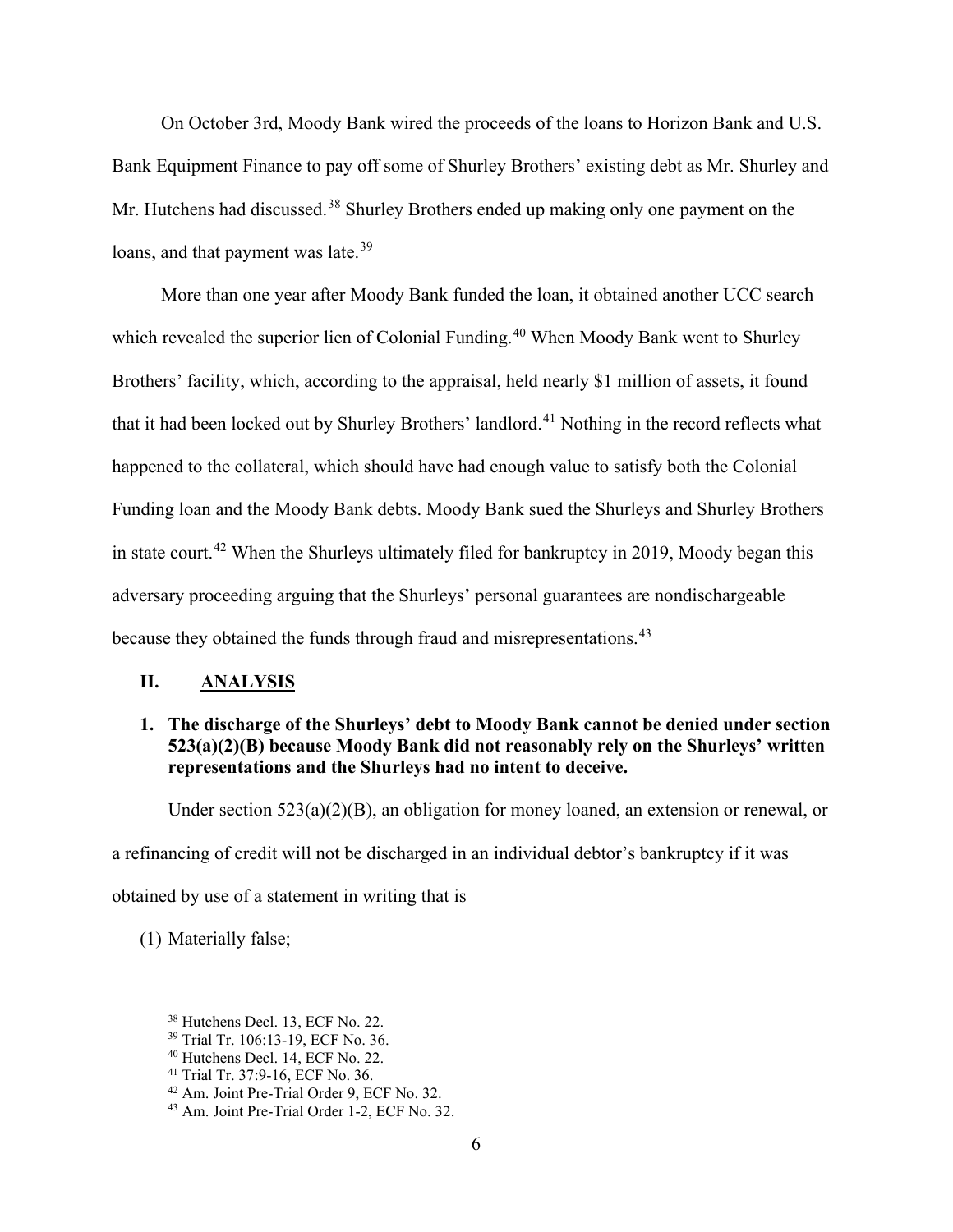- (2) Respecting the debtor's or an insider's financial condition;
- (3) On which the creditor to whom the debtor is liable for such money, property, services, or credit reasonably relied; and
- (4) The debtor caused to be made or published with intent to deceive.  $44$

The first two elements are not in controversy. The documents signed by the Shurleys contained written statements that had a direct relation to or impact on their overall financial status —and so were "statements respecting the debtor's financial condition." And the documents represented that there were no other liens on the assets secured as collateral, and so were materially false. Only the latter two elements—reliance and intent to deceive—are in controversy.

#### **A. Moody Bank did not establish reasonable reliance.**

The Fifth Circuit has instructed bankruptcy courts to consider the reasonableness of a creditor's reliance in light of the totality of the circumstances. [45](#page-6-1) In doing so, the court can consider whether there had been previous business dealings with the debtor that created a relationship of trust.<sup>[46](#page-6-2)</sup> The court may also look at whether there were any "red flags" that would have alerted an ordinarily prudent lender to the possibility that the representations relied on were not accurate.<sup>[47](#page-6-3)</sup> And the court can ask if "even minimal investigation would have revealed the inaccuracy of the debtor's representations."[48](#page-6-4)

### **i. There were no previous business dealings.**

Moody Bank and the Shurleys had no previous business dealings and so there is no prior

<span id="page-6-4"></span><sup>48</sup> *Id.* 

<span id="page-6-0"></span> $44$  11 U.S.C. § 523(a)(2)(B).

<sup>45</sup> *Coston v. Bank of Malvern (In re Coston)*, 991 F.2d 257, 261 (5th Cir. 1995).

<span id="page-6-3"></span><span id="page-6-2"></span><span id="page-6-1"></span><sup>46</sup> *Id.*

<sup>47</sup> *Id.*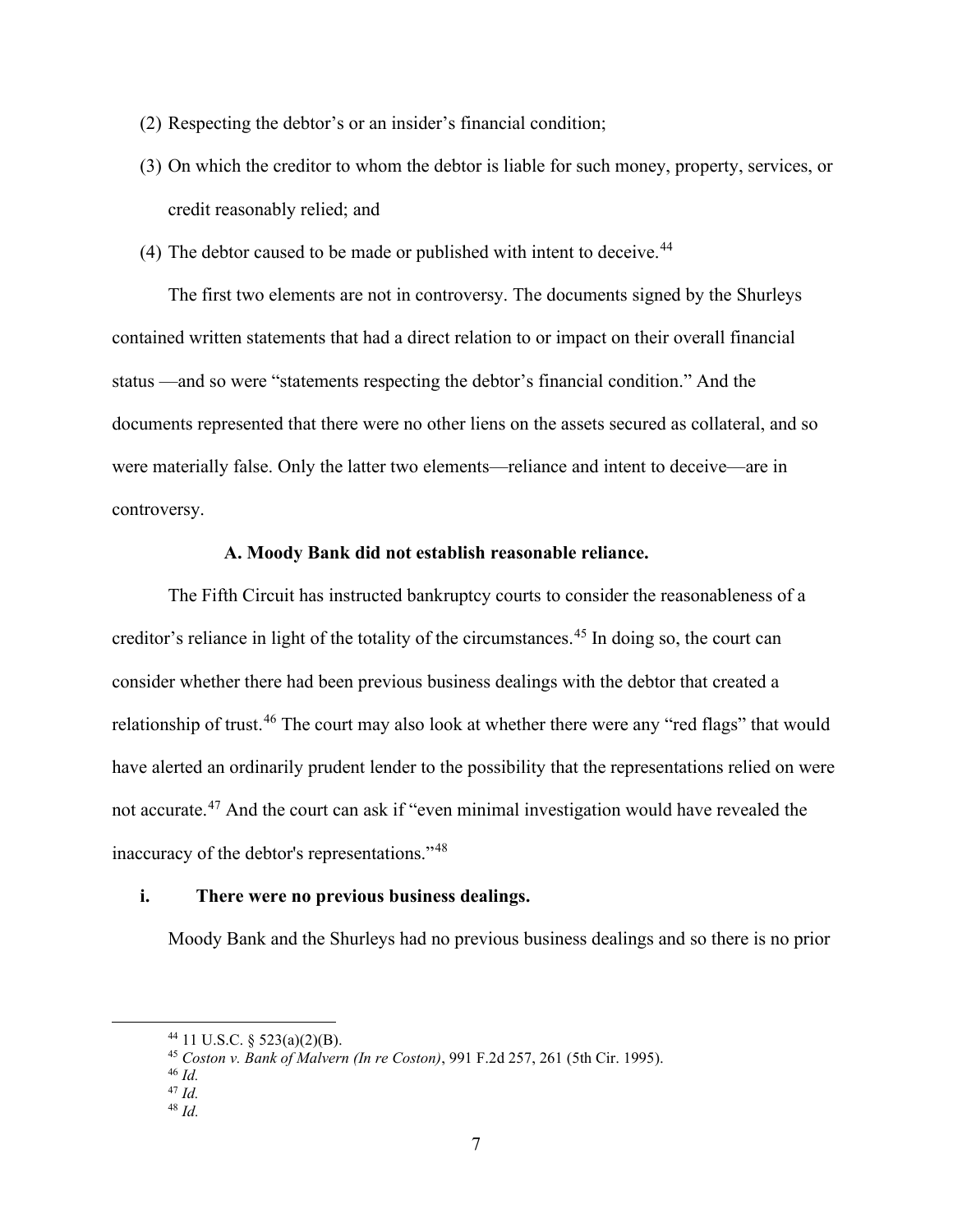relationship of trust. Somewhat related to this, Mr. Hutchens was far more sophisticated than Mr. Shurley, and Mrs. Shurley knew almost nothing about the loan transaction.

#### **ii. Many red flags were raised during the loan approval process.**

The six-month loan procurement process should have raised several red flags to any ordinarily prudent lender. Moody Bank proposed and declined several loan commitment letters for the Shurleys before finally approving their loan. [49](#page-7-0) Mr. Shurley disclosed the company's heavy debt burden to Moody Bank at the start of the loan procurement process, including the difficulty of making payroll.<sup>[50](#page-7-1)</sup> Moody Bank could monitor Shurley Brothers' accounts at Moody Bank, and once, Mr. Hutchens reviewed the account and discovered there was not enough money in the account to pay for an appraisal.<sup>[51](#page-7-2)</sup> Mr. Shurley also testified that after he was informed on September 7, 2017, that the loan had been declined, he told Mr. Hutchens that the company needed funds to cover payroll, and Mr. Hutchens suggested that the company get a receivables loan to make ends meet.<sup>[52](#page-7-3)</sup> Under the totality of the circumstances, an ordinarily prudent lender in Moody Bank's position would have seen that the Shurleys were not the ideal candidates for a loan, or at least had ample reason to update the UCC search.

### **iii. A minimal investigation would have revealed the Colonial Funding lien.**

A minimal investigation would have uncovered the inaccuracy of the representations made by the Shurleys. Mr. Hutchens testified at trial that there was no reason why Moody Bank could not have done an updated UCC lien search before it funded the loan on October 3, 2017.<sup>[53](#page-7-4)</sup> The UCC search would have taken only a few minutes and would have alerted the bank to the

<span id="page-7-1"></span><span id="page-7-0"></span><sup>49</sup> C. Shurley Decl. 4-7, ECF No. 26.

<span id="page-7-2"></span><sup>&</sup>lt;sup>50</sup> C. Shurley Decl. 4, ECF No. 26.<br><sup>51</sup> Trial Tr. 59:1-25, ECF No. 36.

<span id="page-7-3"></span> $52$  C. Shurley Decl. 6, ECF No. 26.

<span id="page-7-4"></span><sup>53</sup> Trial Tr. 18:25-19:5, ECF No. 36.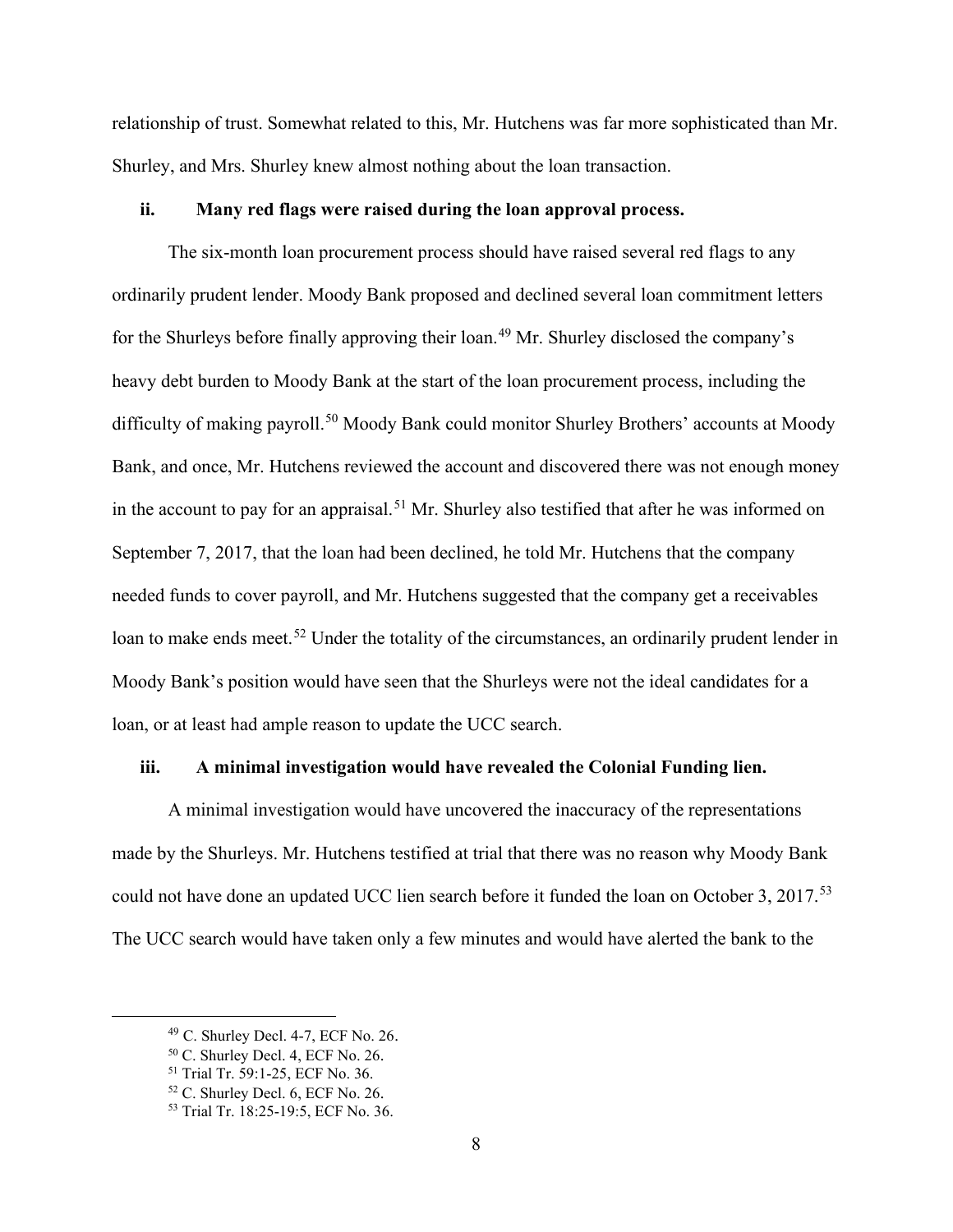Colonial lien. Mr. Hutchens suggested at trial that it was reasonable for Moody Bank to not have run a final UCC search before executing the loan.<sup>[54](#page-8-0)</sup> In isolation, perhaps failing to run an updated UCC search was not unreasonable; but the reasonability determination is based on the totality of the circumstances. And here, failing to run an updated lien search was not reasonable, given the many red flags detailed above.

Moody Bank's drafting of the loan documents also suggests a cursory investigation. Mr. Hutchens admitted on cross-examination that there were several typos in the drafting.<sup>[55](#page-8-1)</sup> The June 18, 2017 loan commitment letter contained varying dates, including April 27, 2017 on the first page, June 19, 2017 on the following pages, and signatures dated June 18, 2017.<sup>[56](#page-8-2)</sup> Similarly, the September 22, 2017 loan commitment letter contained varying dates, including September 22, 2017 on the first page, September 7, 2017 on the following pages, and signatures dated September 28, 2017.<sup>[57](#page-8-3)</sup> Mr. Hutchens also was unable to adequately explain why the September 7, 2017 loan commitment letter did not clearly specify whether the loan was the first or second position lien, and why the documents purported to cover all assets and also purported to cover all assets excluding leased equipment.<sup>[58](#page-8-4)</sup> It is hard to see how Moody Bank can say it relied on boilerplate representations by the Shurleys when Mr. Hutchens took so little care in preparing the documents, and made no effort at closing to explain to the unsophisticated Mr. and Mrs. Shurley what they were signing.

Under the totality of the circumstances, Moody Bank did not reasonably rely on the written representations of the Shurleys in the loan commitment letters or loan documents. There

<span id="page-8-1"></span><span id="page-8-0"></span><sup>&</sup>lt;sup>54</sup> Trial Tr. 55:1-16, ECF No. 36.<br><sup>55</sup> Trial Tr. 9-11, 15, ECF No. 36.

<span id="page-8-2"></span><sup>&</sup>lt;sup>56</sup> Trial Tr. 9:1-17, ECF No. 36; Pl. Ex. 2.

<span id="page-8-3"></span><sup>57</sup> Trial Tr. 14:12-15:21, ECF No. 36; Pl. Ex. 4.

<span id="page-8-4"></span><sup>58</sup> Trial Tr. 10-11, ECF No. 36; Pl. Ex. 3.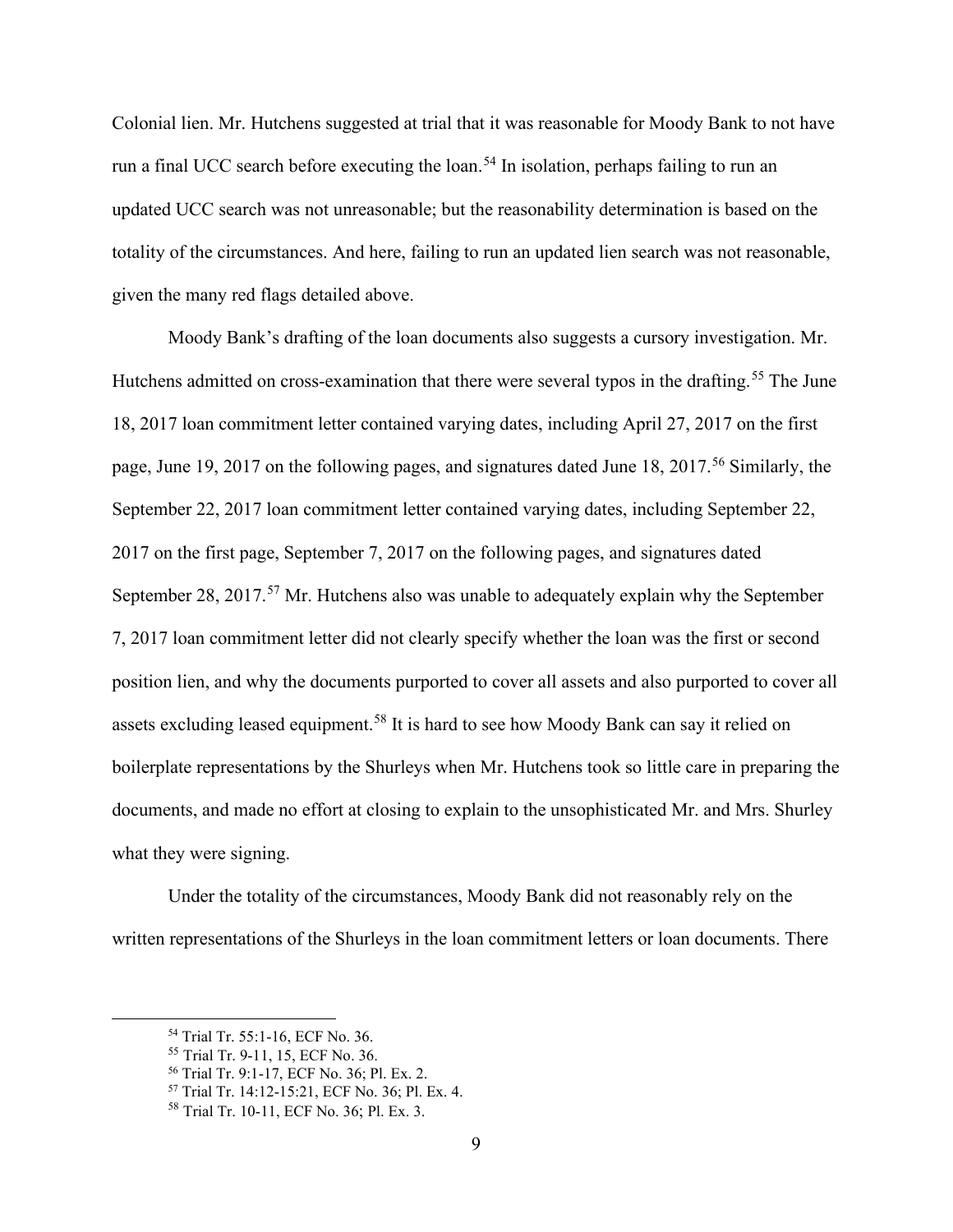was no prior relationship of trust between the parties; the Shurleys were far less sophisticated than Mr. Hutchens; there were several red flags that should have alerted an ordinarily prudent lender in like circumstances; and there was minimal investigation.

#### **B. Moody Bank did not establish an intent to deceive.**

Intent to deceive can be inferred from "reckless disregard for the truth or falsity of a statement combined with the sheer magnitude of the resultant misrepresentation."[59](#page-9-0) But "an honest belief, even if unreasonable, that a representation is true, and its speaker has information to justify it does not amount to an intent to deceive." [60](#page-9-1) The Court may look at the totality of the circumstances to infer an intent to deceive.<sup>[61](#page-9-2)</sup>

The Shurleys had a duty to read what they signed and were responsible for what they agreed to in writing. The duty to read a contract is a bedrock principle of contract law. *See, e.g., National Property Holdings L.P. v. Westergren* ("Instead of excusing a party's failure to read a contract when the party has an opportunity to do so, the law presumes that the party knows and accepts the contract terms.").<sup>[62](#page-9-3)</sup> *See also In re Lyon Fin. Servs., Inc.*, ("A party who signs an agreement is presumed to know its contents.").<sup>[63](#page-9-4)</sup> The Shurleys signed loan contracts representing and warranting that no other liens could encumber the collateral other than those in favor of Moody Bank. The Shurleys are presumed to have known and accepted these contract terms,

<span id="page-9-1"></span><span id="page-9-0"></span><sup>59</sup> *Selenberg v. Bates (In re Selenberg)*, 856 F.3d 393, 400 (5th Cir. 2017) (quoting *Gen. Elec. Capital Corp. v. Acosta (In re Acosta),* 406 F.3d 367, 372 (5th Cir. 2005)).

<sup>60</sup> *In re Acosta,* 406 F.3d at 372 (citing *Palmacci v. Umpierrez*, 121 F.3d 781, 788 (1st Cir. 1997)).

<sup>61</sup> *Morrison v. Western Builders of Amarillo, Inc*. (*In re Morrison)*, 555 F.3d 473, 482 (5th Cir. 2009).

<sup>62</sup> *Nat'l Prop. Holdings L.P. v. Westergren*, 453 S.W. 3d 419, 425 (Tex. 2015) (citing *Tex. & Pac. Ry. Co.* 

<span id="page-9-3"></span><span id="page-9-2"></span>*v. Poe*, 115 S.W.2d 591, 592 (Tex. 1938); *Indem. Ins. Co. of N. Am. v. W.L. Macatee & Sons*, 129 Tex. 166, 101 S.W.2d 553, 556 (1937); *In re Lyon Fin. Servs., Inc*., 257 S.W.3d 228, 232 (Tex. 2008); *In re Prudential Ins. Co. of Am.*, 148 S.W.3d 124, 133-34 (Tex. 2004); *Dresser Indus., Inc. v. Page Petroleum, Inc.*, 853 S.W.2d 505 (Tex. 1993)).

<span id="page-9-4"></span><sup>63</sup> *In re Lyon Fin. Servs., Inc*., 257 S.W.3d at 232 (citing *In re Bank One, N.A*., 216 S.W.3d 825, 826 (Tex. 2007)).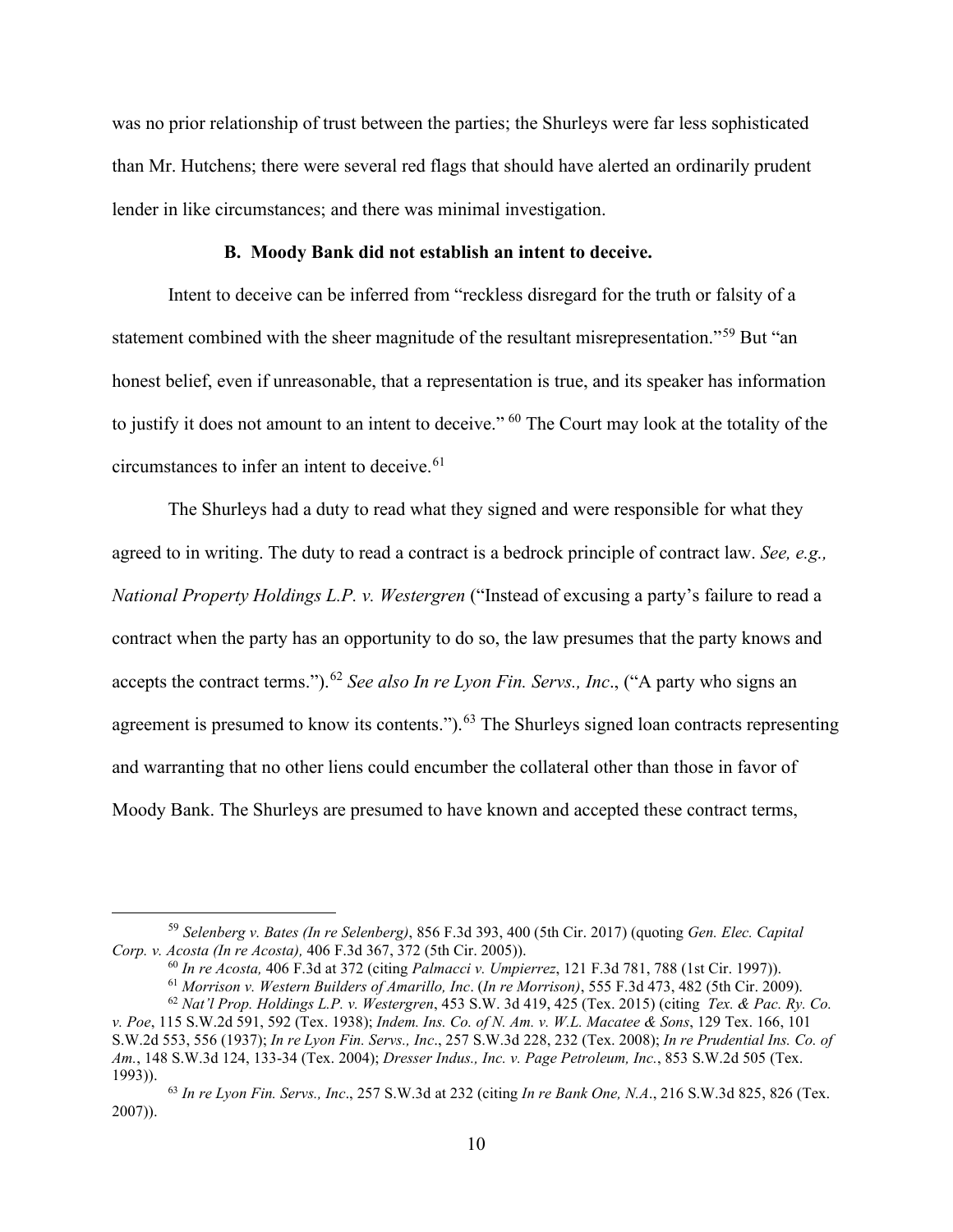despite Mr. Shurley's testimony that he did not read the documents.<sup>[64](#page-10-0)</sup> But a presumption of knowledge of contract terms does not equate to an intent to deceive.

Moody Bank has not shown that the Shurleys' conduct rose to the level of "reckless disregard for the truth or falsity of a statement." Mrs. Shurley testified that at the loan signing, Mr. Hutchens failed to explain the representations or warranties that were in any of the documents and failed to explain anything else about the documents. [65](#page-10-1) Instead, Mr. Hutchens just wanted to make sure that the Shurleys' social security number, address, and signatures were on the documents.<sup>[66](#page-10-2)</sup> This casts doubt on whether the Shurleys understood the representations and warranties they were signing.

Relatedly, the Shurleys were unsophisticated; Mr. Shurley's education consisted of one year of college, <sup>[67](#page-10-3)</sup> while Mrs. Shurley testified that she had virtually nothing to do with the finances, operations, or management of Shurley Brothers, other than running errands.<sup>[68](#page-10-4)</sup> Moody Bank, in contrast, is a sophisticated lender, with fifteen locations across six Texas counties with assets of nearly \$1 billion.<sup>[69](#page-10-5)</sup>

And Mr. Shurley honestly believed that he was getting a loan secured by receivables from Colonial Funding, which he thought would not conflict with the equipment and inventory loan from Moody Bank.<sup>[70](#page-10-6)</sup> Although mistaken, it does not appear that Mr. Shurley acted with dishonest intent.

<span id="page-10-1"></span><span id="page-10-0"></span>Finally, Mr. Shurley testified that since Mr. Hutchens said he was keeping an eye on Shurley Brothers' account at Moody Bank, Mr. Shurley assumed Mr. Hutchens saw the funds

<sup>&</sup>lt;sup>64</sup> Trial Tr. 97:18-25, ECF No. 36.<br><sup>65</sup> Trial Tr. 80:17-25, ECF No. 36.

<span id="page-10-2"></span><sup>&</sup>lt;sup>66</sup> Trial Tr. 80:19-21, ECF No. 36.

<span id="page-10-3"></span><sup>67</sup> C. Shurley Decl. 2, ECF No. 26

<span id="page-10-4"></span><sup>68</sup> Trial Tr. 65:12-18, ECF No. 36.

<span id="page-10-5"></span><sup>69</sup> Def.'s Br. 5, ECF No. 39.

<span id="page-10-6"></span><sup>70</sup> Trial Tr. 94:24-96:2, ECF No. 36.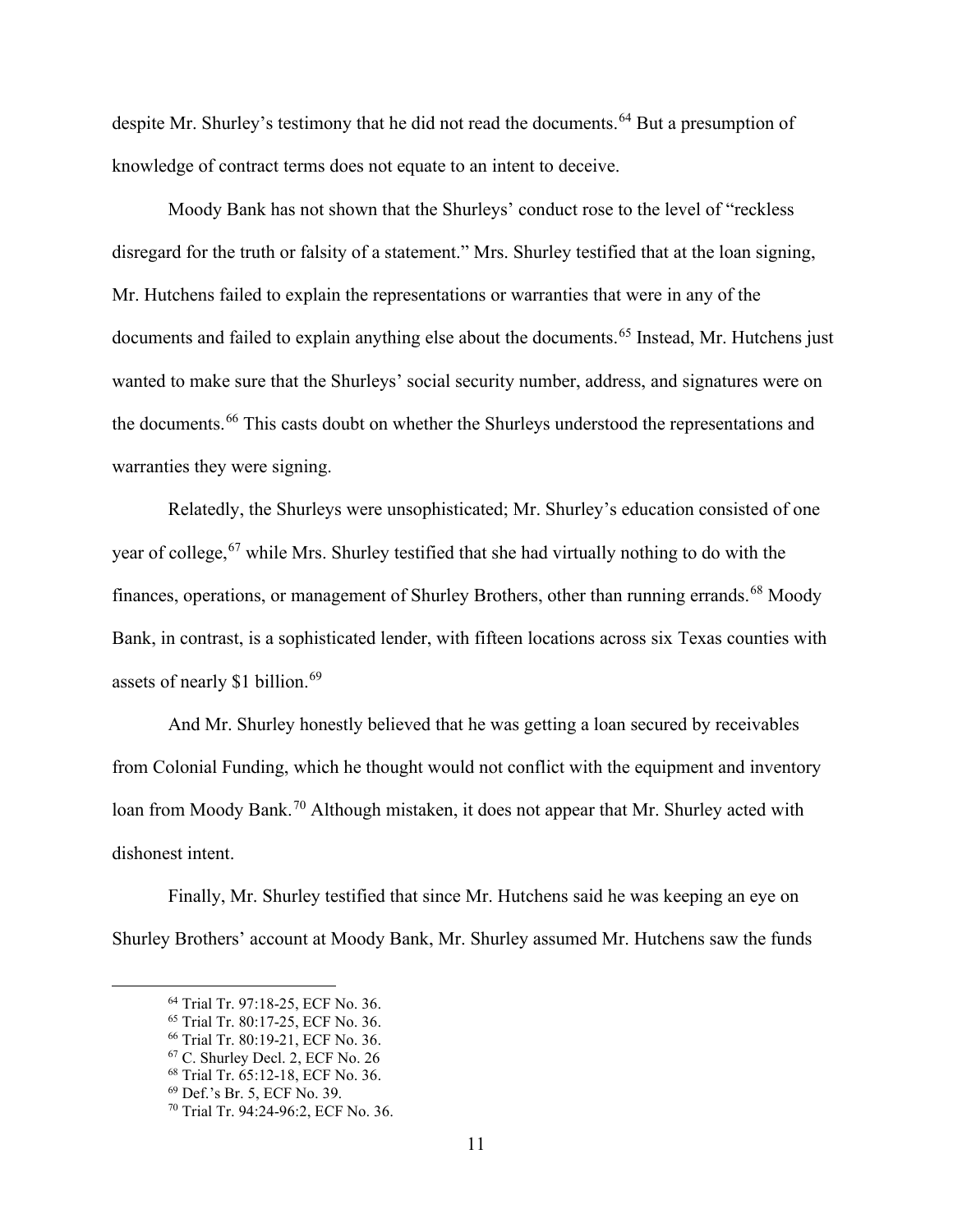from Colonial Funding come into Shurley Brothers' account and had no issues with the Colonial Funding loan.<sup>[71](#page-11-0)</sup> Mr. Shurley felt buttressed in this view because three weeks passed between September 7, when Moody Bank again rejected the loan (which meant Mr. Shurley had to make payroll by getting the Colonial Funding loan) and September 28, when the Moody loan documents were signed.<sup>[72](#page-11-1)</sup> And Mr. Hutchens did in fact review Shurley Brothers' account on or around June 30, 2017 when the appraisal bill came due and found there was not enough money in the account to pay for an appraisal.<sup>[73](#page-11-2)</sup> The Court finds Mr. Shurley's testimony credible. Even if unreasonable, an honest belief that a representation is true does not amount to an intent to deceive.[74](#page-11-3)

The "sheer magnitude of the resultant misrepresentations" also does not support a finding of intent to deceive. Colonial Funding had a \$50,000 lien superior to Moody Bank's \$500,000 lien, and \$995,000 in collateral to secure both. In the scheme of things, the magnitude of the representation was modest. Moody Bank has thus not shown an intent to deceive.

## **2. The discharge of the Shurleys' debt to Moody Bank cannot be denied under section 523(a)(2)(A) because Moody Bank failed to show either intent to deceive or justifiable reliance. And section 523(a)(A) does not even apply.**

To prevail on the section 523(a)(2)(A) claim, Moody Bank must show that the Shurleys obtained money from them by either false pretenses, false representation, or actual fraud.[75](#page-11-4) When defining the elements of nondischargeability under section 523(a)(2)(A), the Fifth Circuit distinguishes between actual fraud on the one hand, and false pretenses and representations on the other.  $76$  The three types of fraud thus must be analyzed individually. But while the three

<sup>71</sup> C. Shurley Decl. 7, ECF No. 26.

<sup>72</sup> C. Shurley Decl. 8, ECF No. 26.

<sup>73</sup> Trial Tr. 59:1-25, ECF No. 36.

<span id="page-11-5"></span><span id="page-11-4"></span><span id="page-11-3"></span><span id="page-11-2"></span><span id="page-11-1"></span><span id="page-11-0"></span><sup>74</sup> *Gen. Elec. Capital Corp. v. Acosta (In re Acosta),* 406 F.3d 367, 372 (5th Cir. 2005) (citing *Palmacci v. Umpierrez*, 121 F.3d 781, 788 (1st Cir. 1997)).

 $75$  11 U.S.C. § 523(a)(2)(A).

<sup>76</sup> *RecoverEdge L.P. v. Pentecost*, 44 F.3d 1284, 1292 (5th Cir. 1995) (citing *Bank of La. v. Bercier (In re*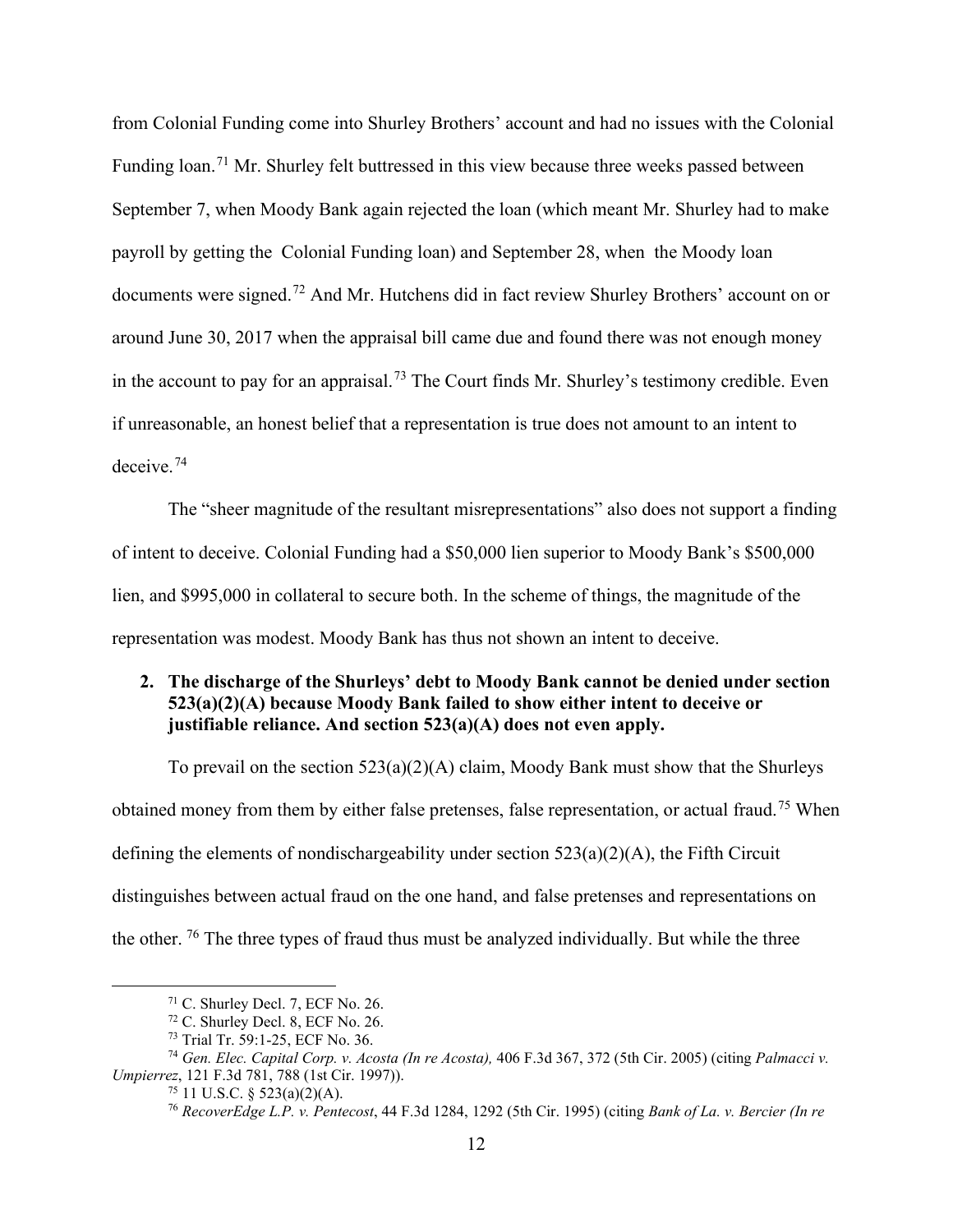types of fraud differ in some respects, they all require intentional wrongdoing<sup>[77](#page-12-0)</sup> and justifiable reliance.[78](#page-12-1)

Moody Bank appears to be proceeding under false representation and actual fraud. Although Moody's complaint makes a blanket statement citing the three grounds under [section](https://plus.lexis.com/document/?pdmfid=1530671&crid=87d257ed-b737-4cc5-8112-5a2935af80c0&pdactivityid=709a583d-43e4-4c2b-aadd-7dea8dd4a136&pdtargetclientid=-None-&ecomp=wnsk)   $523(a)(2)(A)$ ,<sup>[79](#page-12-2)</sup> their briefing focuses on false representation and fraud.<sup>[80](#page-12-3)</sup>

To obtain a judgment of nondischargeability for false representation or false pretenses, a creditor must show that a debtor made:

(1) Knowing and fraudulent falsehoods;

- (2) Describing past or current facts;
- (3) That were relied upon by the other party. $81$

False representations and false pretenses "both involve intentional conduct intended to create or foster a false impression."[82](#page-12-5)

To prove "actual fraud" under section  $523(a)(2)(A)$ , a creditor must generally show:

- (1) The debtor made a representation;
- (2) The debtor knew the representation was false;
- (3) The representation was made with intent to deceive the creditor;
- (4) The creditor justifiably relied on the representation; and
- (5) The creditor sustained a loss as a proximate result. $83$

*Bercier),* 934 F.2d 689, 692 (5th Cir.1991)*; 3 Collier on Bankruptcy* P 523.08[4] & [5]).

<span id="page-12-0"></span><sup>77</sup> *See In re Allison*, 960 F.2d 481, 483 (5th Cir.1992) (quoting 3 *Collier on Bankruptcy* P 523.08[4], at 523- 50 (Lawrence P. King et al. eds., 15th ed. 1989)).

<span id="page-12-5"></span><span id="page-12-4"></span><span id="page-12-3"></span><span id="page-12-2"></span><span id="page-12-1"></span><sup>78</sup> *See Field v. Mans,* 516 U.S. 59, 74 (1995) (holding that 523(a)(2)(A) requires justifiable reliance); *see also Husky Int'l. Elecs., Inc. v. Ritz*, 136 S. Ct. 1581, 1589 (2016) (recognizing that fraud perpetrated through a misrepresentation to a creditor requires justifiable reliance).<br><sup>79</sup> Compl. 5, ECF No. 1.

<sup>&</sup>lt;sup>80</sup> Pl.'s Trial Br. 3-4, ECF No. 33; Pl.'s Br. 10-11, ECF No. 38.<br><sup>81</sup> Pentecost, 44 F.3d at 1292-1293 (quoting *In re Allison*, 960 F.2d at 483).

<sup>&</sup>lt;sup>82</sup> FNFS, Ltd. v. Harwood (In re Harwood), 404 B.R. 366, 389 (Bankr. E.D. Tex. 2009).

<span id="page-12-6"></span><sup>83</sup> *See Pentecost*, 44 F.3d at 1293 (quoting *Keeling v. Roeder (In re Roeder)*, 61 Bankr. 179, 181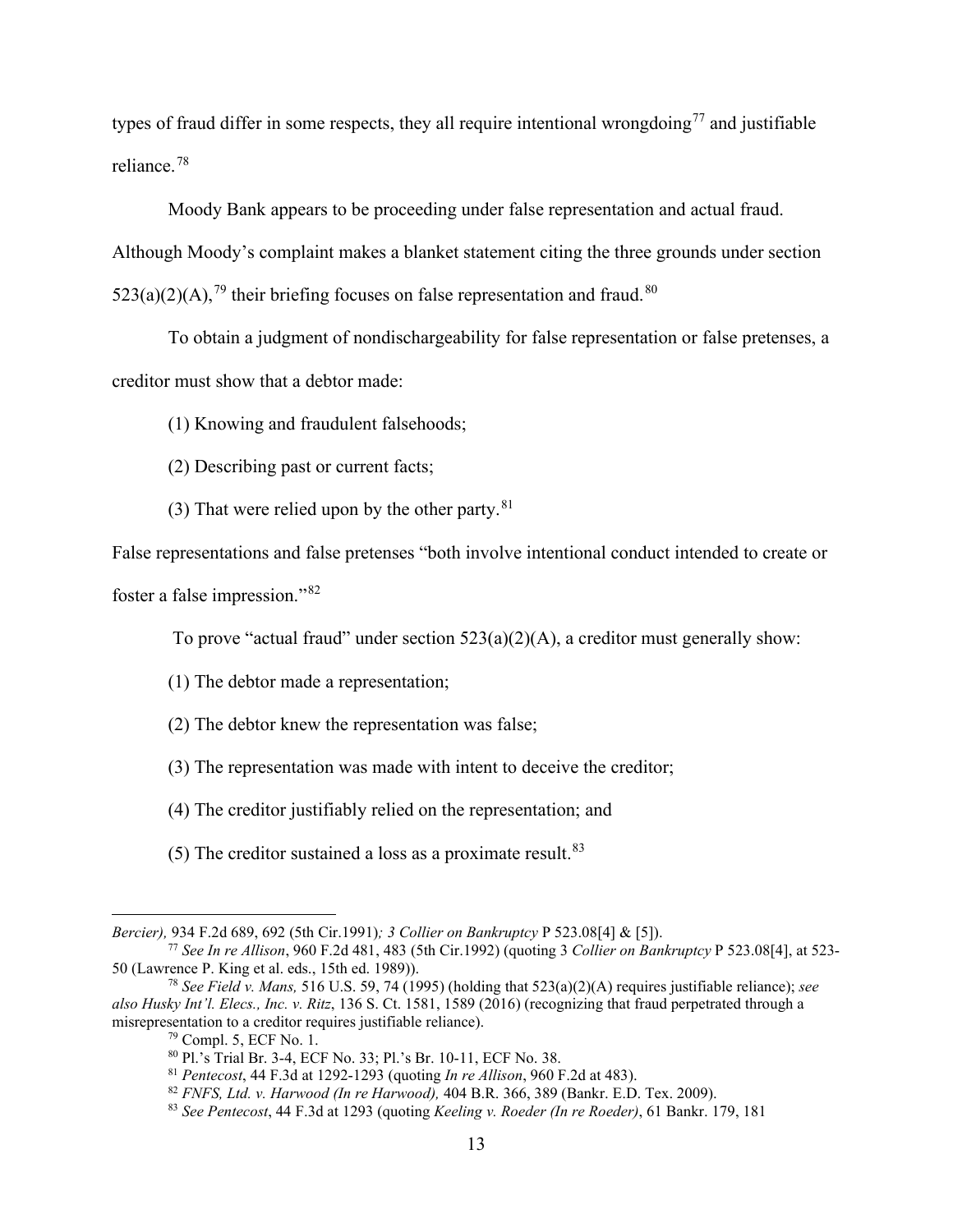In *Husky*, the Supreme Court suggested that the term "actual fraud" in [section](https://1.next.westlaw.com/Link/Document/FullText?findType=L&pubNum=1000546&cite=11USCAS523&originatingDoc=Ibf74c7009b1511e89fc9c0a8a8f09d21&refType=RB&originationContext=document&transitionType=DocumentItem&ppcid=39faa058cd4e423cbd1a7355a8641cb4&contextData=(sc.UserEnteredCitation)#co_pp_b5120000f7a05)   $523(a)(2)(A)$  encompasses forms of fraud that can be effected without false representation.<sup>[84](#page-13-0)</sup> Yet the "actual fraud" embraced by *Husky* involved a fraudulent transfer scheme<sup>85</sup>; and no such scheme exists here.

### **A. Moody Bank did not show either fraudulent intent or intent to deceive.**

Section  $523(a)(2)(A)$  generally contemplates frauds involving "moral turpitude or intentional wrong; fraud implied in law which may exist without imputation of bad faith or immorality, is insufficient."[86](#page-13-2) *See also In re Martin* ("Debts falling within section 523(a)(2)(A) are debts obtained by frauds involving moral turpitude or intentional wrong, and any misrepresentations must be knowingly and fraudulently made.").<sup>[87](#page-13-3)</sup> The intent to deceive inquiry under section  $523(a)(2)(A)$  is essentially the same as under section  $523(a)(2)(B)$ ; courts ask whether there is "reckless disregard for the truth or falsity of a statement combined with the sheer magnitude of the resultant misrepresentation."<sup>[88](#page-13-4)</sup>

As discussed more fully in the intent to deceive section for section 523(a)(2)(B) above, Moody Bank has not shown that the Shurleys intended to create or foster a false impression or intended to deceive Moody Bank. Several factors support this conclusion: Mr. Hutchens failed to explain the representations or warranties that were in any of the documents at the loan signing,

<span id="page-13-1"></span><span id="page-13-0"></span><sup>(</sup>Bankr.W.D.Ky.1986)) (as modified by the Supreme Court's decision of *Field v. Mans*, 516 U.S. 59, 74 (1995)).<br><sup>84</sup> Husky Int'l. Elecs., Inc. v. Ritz, 136 S. Ct. 1581, 1586 (2016).<br><sup>85</sup> Id. at 1585.<br><sup>86</sup> In re Allison, 960

<span id="page-13-2"></span>

<span id="page-13-3"></span><sup>(</sup>Lawrence P. King et al. eds., 15th ed. 1989)). 87 *First Nat'l Bank v. Martin (In re Martin),* 963 F.2d 809, 813 (5th Cir.1992) (citing *Matter of Foreman*, 906 F.2d 123, 127 (5th Cir.1990).

<span id="page-13-4"></span><sup>88</sup> *See Selenberg v. Bates (In Re Selenberg)*, 856 F.3d 393, 400 (5th Cir. 2017) (quoting *Gen. Elec. Capital Corp. v. Acosta (In re Acosta),* 406 F.3d 367, 373 (5th Cir. 2005) (involving actual fraud); *see also In re Lawrence*, NO. 17-32865-SGJ-7, 2019 Bankr. LEXIS 2046, at \*31-32 (Bankr. N.D. Tex. July 3, 2019), *aff'd*, 2021 U.S. Dist. LEXIS 527, 2021 WL 24541 (N.D. Tex. Jan. 4, 2021) (quoting *Acosta*, 406 F.3d at 372)(involving false representations and actual fraud).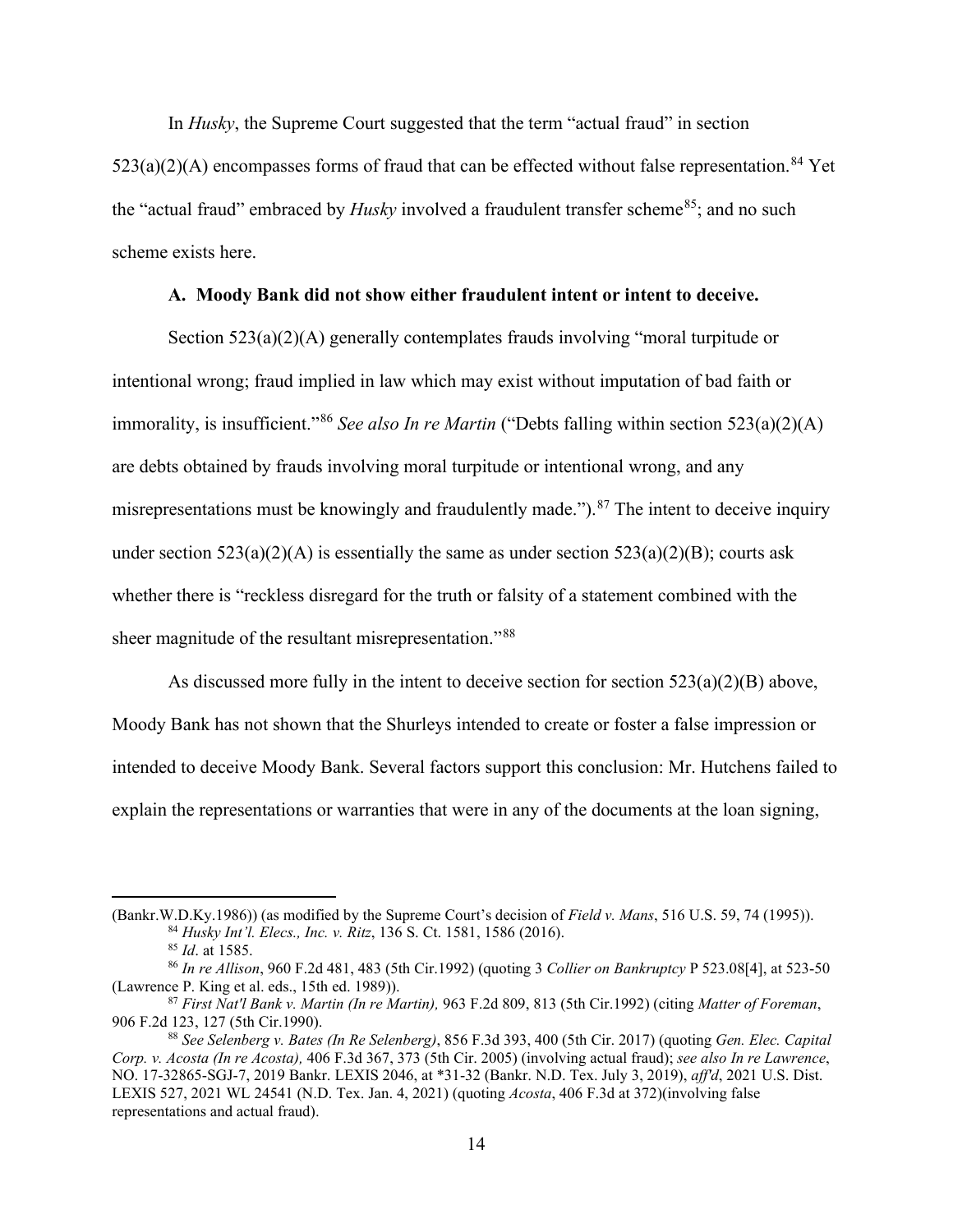raising doubt about whether the Shurleys fully understood the representations and warranties; the Shurleys were unsophisticated, with Mr. Shurley having only one year of college; Mr. Shurley credibly testified that he believed that he was getting a receivables loan from Colonial which he thought would not conflict with the equipment and inventory loan from Moody Bank; and Mr. Shurley testified that he assumed Mr. Hutchens saw the funds from Colonial Funding come into Shurley Brothers' account.<sup>[89](#page-14-0)</sup> The Court does not find a reckless disregard for the truth or falsity of the statements, or that the magnitude of representation was great.

#### **B. Moody Bank did not show justifiable reliance.**

The Supreme Court held in *Field v. Mans* that section 523(a)(2)(A) requires justifiable reliance.<sup>[90](#page-14-1)</sup> Justifiable reliance is an intermediate level of reliance, less than reasonable reliance, but more than mere reliance in fact.<sup>[91](#page-14-2)</sup>

Moody Bank references an illustration in *Field v. Mans* of a seller of land who says it is free of encumbrances; "according to the Restatement, a buyer's reliance on this factual representation is justifiable, even if he could have 'walked across the street to the office of the register of deeds in the courthouse' and easily have learned of an unsatisfied mortgage."<sup>[92](#page-14-3)</sup> Moody Bank argues that here too, it was justifiable for Moody to rely on the representations and warranties made by the Shurleys. [93](#page-14-4) But *Field* later says that, "Justification is a matter of the qualities and characteristics of the particular plaintiff, and the circumstances of the particular case . . . ."[94](#page-14-5) *Field* also quotes a comment from the Restatement explaining that a person is "required to use his senses, and cannot recover if he blindly relies upon a misrepresentation the

<sup>89</sup> *See supra* Part II, Section 1B.

<sup>90</sup> *Field v. Mans*, 516 U.S. 59, 74 (1995).

<span id="page-14-5"></span><span id="page-14-4"></span><span id="page-14-3"></span><span id="page-14-2"></span><span id="page-14-1"></span><span id="page-14-0"></span><sup>91</sup> *Moss v. Littleton*, No. 3:01-CV-2260-L, 2002 U.S. Dist. LEXIS 18137, at \*3 n.2 (N.D. Tex. Sept. 26, 2002) (citing *Field*, 516 U.S. at 73).

<sup>92</sup> Pl.'s Trial Br. 5, ECF No. 33 (quoting *Field*, 516 U.S. at 70).

<sup>93</sup> Pl.'s Trial Br. 5, ECF No. 33.

<sup>&</sup>lt;sup>94</sup> *Field*, 516 U.S. at 71 (quoting Restatement (Second) of Torts § 541 cmt. b (1976)).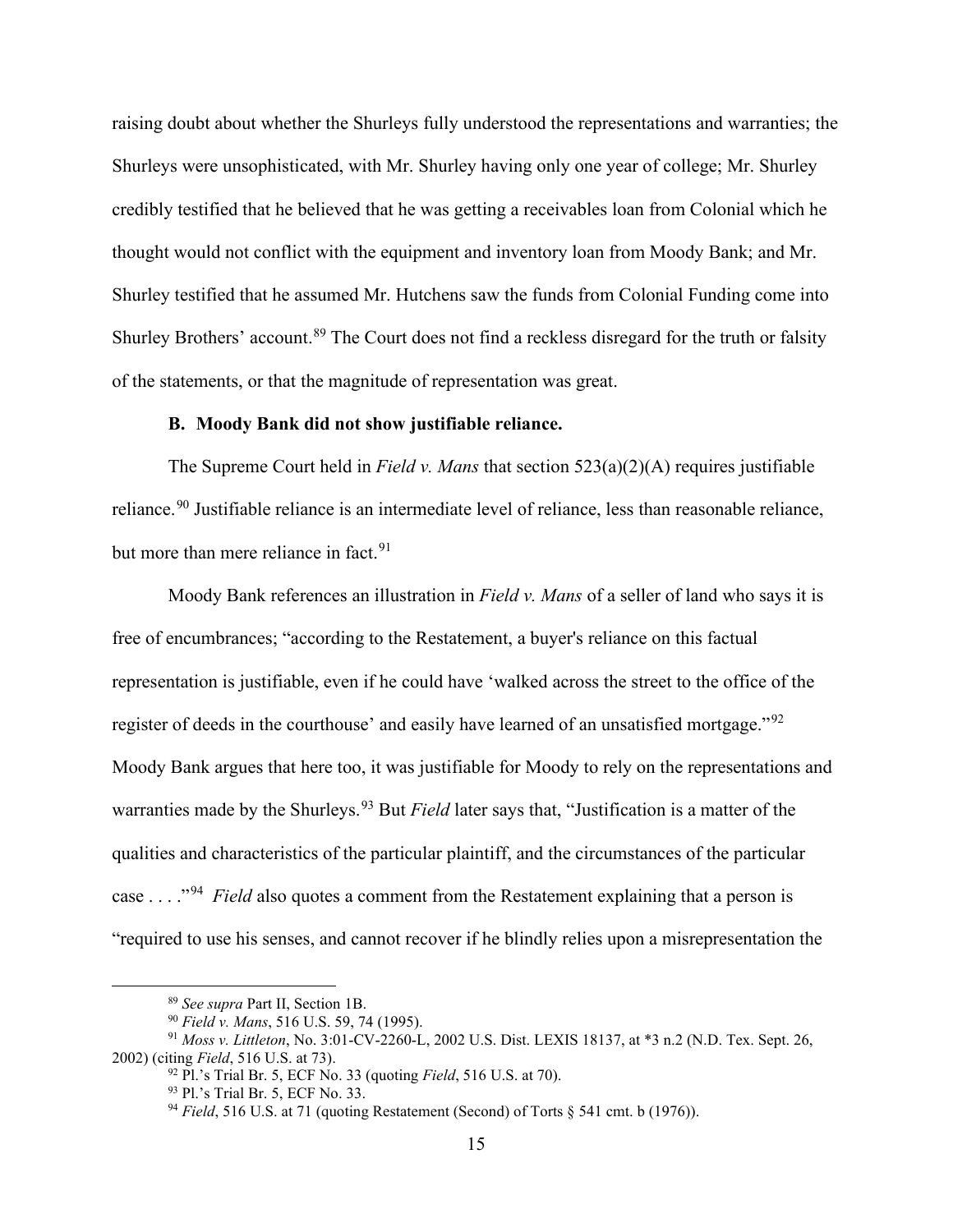falsity of which would be patent to him if he had utilized his opportunity to make a cursory examination or investigation."[95](#page-15-0) Courts following *Field* have said that justifiable reliance does not impose a duty to investigate *unless the falsity of the representation is readily apparent or obvious, or there are "red flags" indicating that reliance is unwarranted*. [96](#page-15-1)

Here, many red flags existed that showed this reliance was unwarranted. As discussed more fully under the reasonable reliance discussion on section  $523(a)(2)(B)$  above, the red flags include Moody Bank proposed and declined several loan commitment letters for the Shurleys over a six-month period; Mr. Shurley disclosed the company's heavy debt burden and difficulty of making payroll to Moody Bank; Mr. Hutchens reviewed Shurley Brothers' bank account at least once and discovered there was not enough money in the account to pay for an appraisal; and Mr. Shurley credibly testified that Mr. Hutchens suggested that the company get a receivables loan on September 7, 2017.<sup>[97](#page-15-2)</sup>

The circumstances of this particular plaintiff and case also do not support a finding of justifiable reliance, as Moody Bank is a sophisticated lender who failed to run an up-to-date UCC lien search between the time that—per Mr. Shurley's testimony—Mr. Hutchens suggested a receivables loan on September 7, 2017, and closing on September 28, 2017.

### **C. The alleged misrepresentations and omissions are "statements respecting the debtor's financial condition," so section 523(a)(2)(A) does not even apply.**

Under section 523(a)(2)(A), an obligation for money, property, services, or an extension, renewal, or refinancing of credit, will not be discharged in an individual debtor's bankruptcy if it

<sup>95</sup> *Field*, 516 U.S. at 71 (quoting Restatement (Second) of Torts § 541 cmt. a (1976)).

<span id="page-15-2"></span><span id="page-15-1"></span><span id="page-15-0"></span>*<sup>96</sup> See Cohen v. Third Coast Bank, SSB*, No. 1:13-CV-610, 2014 U.S. Dist. LEXIS 81806, at \*29 (E.D. Tex. June 13, 2014) (emphasis added)(quoting *Moss*, 2002 U.S. Dist. LEXIS 18137, at \*10); *See also Wright v. Minardi (In re Minardi)*, 536 B.R. 171,188 (Bankr. E.D. Tex. 2015) (quoting *Manheim Automotive Financial Svcs., Inc. v. Hurst (In re Hurst)*, 337 B.R. 125, 133-34 (Bankr. N.D. Tex. 2005)). 97 *See supra* Part II, Section 1A.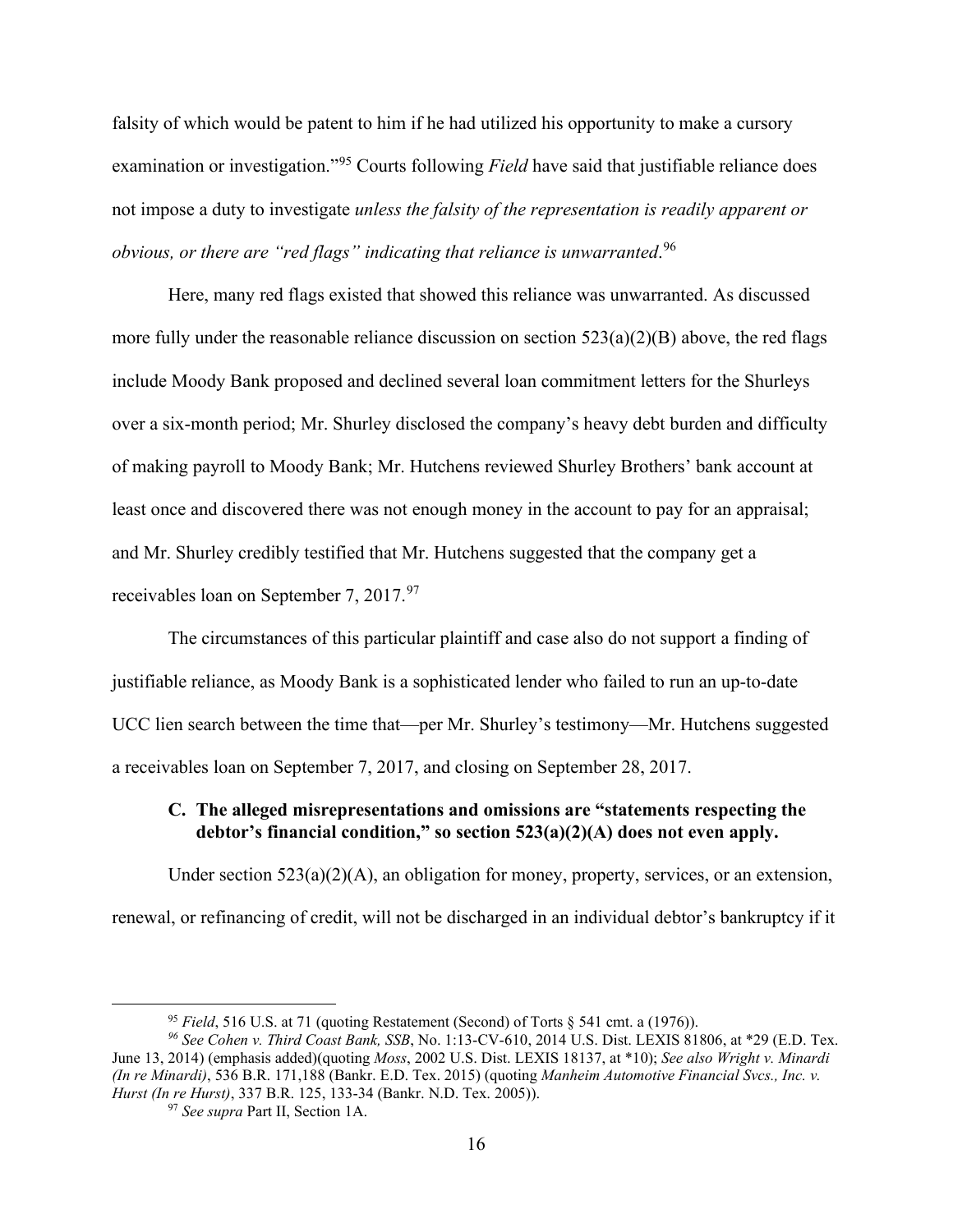was obtained by "false pretenses, a false representation, or actual fraud, other than a statement respecting the debtor's or an insider's financial condition."[98](#page-16-0)

The Supreme Court recently addressed the meaning of "a statement respecting the debtor's financial condition" under sections 523(a)(2)(A) and 523(a)(2)(B). In *Lamar, Archer & Cofrin, LLP v. Appling*, the Court found that a statement is "respecting" a debtor's financial condition if it has a direct relation to or impact on the debtor's overall financial status.<sup>[99](#page-16-1)</sup> The Court noted that a single asset has a direct relation to and impact on aggregate financial condition. So a statement about a single asset bears on a debtor's overall financial condition and can help show whether a debtor is solvent or insolvent, able to repay a debt or not.<sup>[100](#page-16-2)</sup> The *Appling* Court thus held that "a statement about a single asset can be a 'statement respecting the debtor's financial condition."<sup>[101](#page-16-3)</sup>

Here, the representations alleged by Moody Bank are "statements respecting the debtor's financial condition." The Shurleys represented in the loan commitment letters and the loan documents that they did not encumber the collateral and that the collateral was free and clear of any other liens.<sup>[102](#page-16-4)</sup> A representation that collateral is unencumbered has a direct relation to and impact on Shurley Brothers' overall financial status, as it affects Shurley Brothers' net worth and sheds light on whether the entity is solvent and able to repay its debts. Indeed, whether a debtor's assets are encumbered "may be the most significant information about his financial condition."<sup>[103](#page-16-5)</sup> The alleged misrepresentations are thus "statements respecting the debtor's financial condition," and are not actionable under section  $523(a)(2)(A)$ .

<span id="page-16-0"></span> $98$  11 U.S.C. § 523(a)(2)(A).

<sup>99</sup> *Lamar, Archer & Cofrin, LLP v. Appling*, 138 S. Ct. 1752, 1761 (2018).

<span id="page-16-3"></span><span id="page-16-2"></span><span id="page-16-1"></span><sup>100</sup> *Id.*

<sup>101</sup> *Id.*

<span id="page-16-4"></span><sup>&</sup>lt;sup>102</sup> Hutchens Decl. 2, 5, 8, 10, ECF No. 22.

<span id="page-16-5"></span><sup>103</sup> *Engler v. Van Steinburg*, 744 F.2d 1060, 1061 (4th Cir. 1984).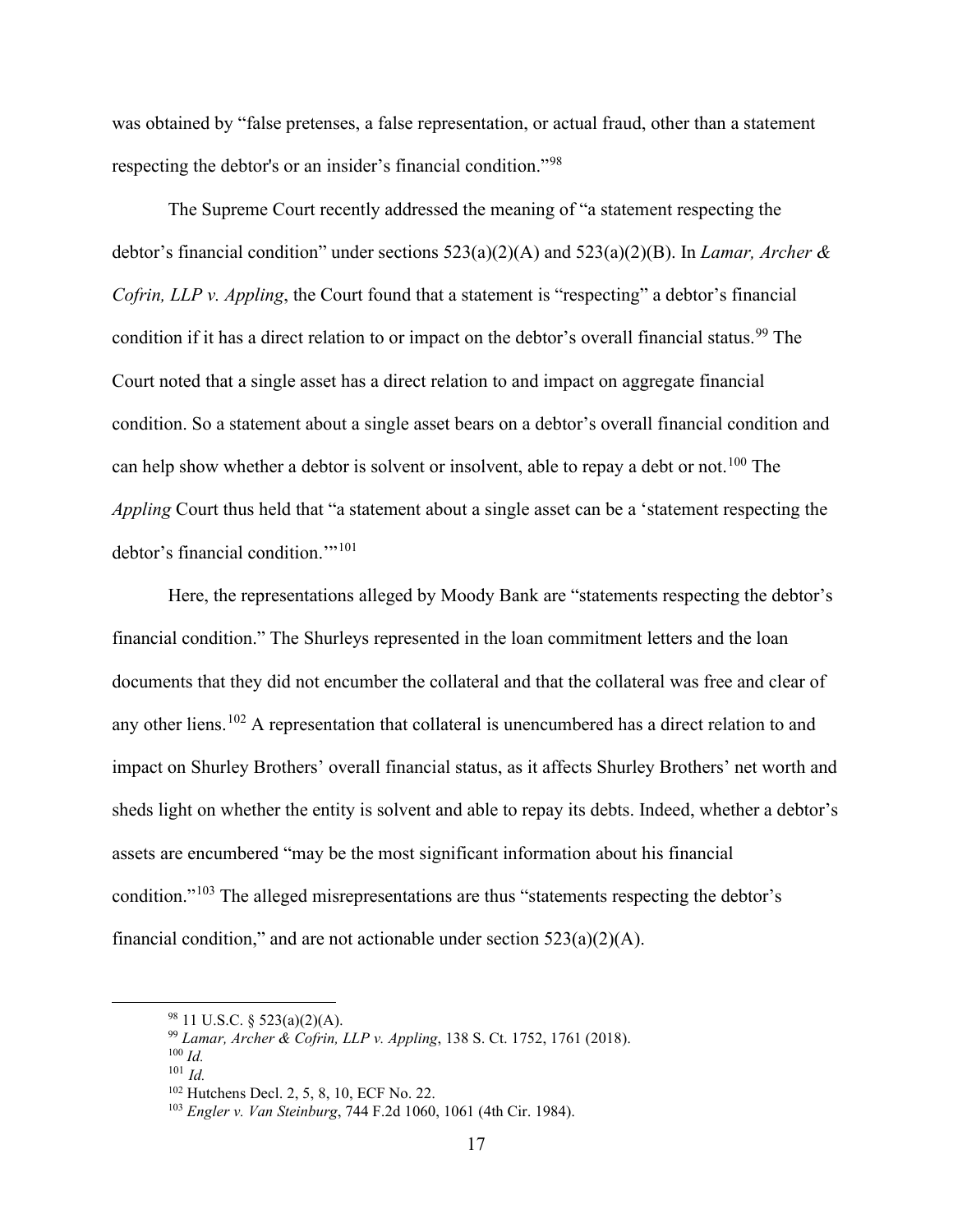Moody Bank makes two main arguments in support of its position that the debt is nondischargeable under section  $523(a)(2)(A)$ . First, Moody Bank contends that representations about encumbrances are not a "statement respecting financial condition" because they concern the assets "as the assets related to the ability of Moody Bank to secure its loans."[104](#page-17-0) This argument fails. Under *Appling*, the question is simply whether the statement "has a direct relation to or impact on the debtor's overall financial status." Here, it does.

Second, Moody Bank argues that the Shurleys' silence on the Colonial Funding lien is actionable under section  $523(a)(2)(A)$  because the loan commitment letters and other loan documents gave them a duty to inform Moody Bank about the Colonial Funding lien, and this omission is not a statement at all. [105](#page-17-1) Moody Bank cites *In re Mcharo* for the proposition that in cases decided post-*Appling*, courts have ruled that the failure to disclose relevant facts can be held nondischargeable under section 523(a)(2)(A).<sup>[106](#page-17-2)</sup> *In re Mcharo* involved a defendant who made neither false oral nor written statements, but failed to report a change in employment status while receiving public assistance cash benefits.<sup>[107](#page-17-3)</sup> The Bankruptcy Appellate Panel held that an omission is not a "statement respecting the debtor's financial condition" because the Webster's definition of "statement"—the act or process of stating, reciting, or presenting orally—does not contemplate silence or even nonverbal communication.<sup>[108](#page-17-4)</sup> Under this reading, section  $523(a)(2)(A)$  does apply.

At the outset, it is not even clear that the Shurleys were bound by the provision in the

<sup>104</sup> Pl.'s Br. 8, ECF No. 38.

<sup>105</sup> Pl.'s Br. 4, 9, ECF No. 38.

<sup>106</sup> Pl.'s Br. 11, ECF No. 38.

<sup>107</sup> *Oregon v. Mcharo* (*In re Mcharo)*, 611 B.R. 657, 659-60 (B.A.P. 9th Cir. 2020).

<span id="page-17-4"></span><span id="page-17-3"></span><span id="page-17-2"></span><span id="page-17-1"></span><span id="page-17-0"></span><sup>108</sup> *Id.* at 662*.* In *Appling*, the Supreme Court indicated in dicta that, "A 'statement' is 'the act or process of stating, reciting, or presenting orally or on paper; something stated as a report or narrative; a single declaration or remark.'" *Lamar, Archer & Cofrin, LLP v. Appling*, 138 S. Ct. 1752, 1759 (2018) (quoting *Webster's Third New International Dictionary* 2229 (1976)). But the Supreme Court did not address the question of whether an omission could constitute a "statement," because *Appling* involved an oral statement.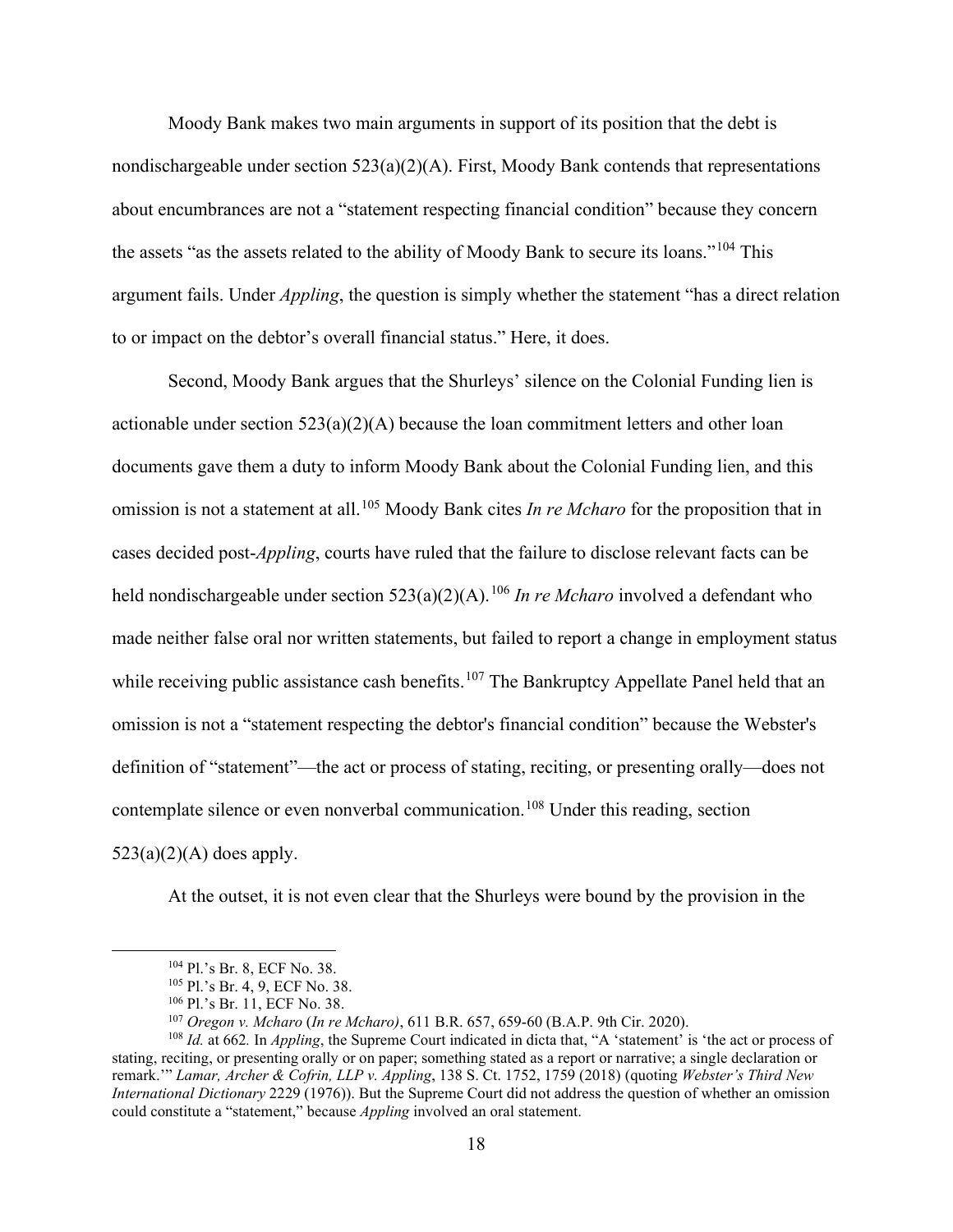loan commitment letters to "keep Moody informed of all adverse events," between September 7, 2017, when Mr. Shurley obtained the Colonial Funding loan, and September 28, 2017, when the amended commitment letters were signed. According to Mr. Shurley, Moody Bank declined the loans on September 7, 2017.<sup>[109](#page-18-0)</sup> So the Shurleys seemingly had no duty to keep Moody Bank informed until they signed the loan documents on September 28, 2017, and by then, the "adverse event" had occurred, so there was nothing prospectively to inform Moody Bank of.

But even assuming the Shurleys were bound by a duty to inform Moody Bank of "adverse events," their silence on the Colonial Funding lien is not actionable under section 523(a)(2)(A). *Mcharo's* conclusion relies heavily on Webster's definition of the word "statement," as "the act or process of stating, reciting, or presenting orally or on paper." But as the *Mcharo* court noted, in both Black's Law Dictionary and in the Federal Rules of Evidence, the word "statement" is defined to include "nonverbal conduct intended as an assertion."<sup>[110](#page-18-1)</sup> Keep in mind that Moody Bank says that the Shurleys' silence about the Colonial lien was conduct intended to mislead Moody Bank.<sup>[111](#page-18-2)</sup>

And a myopic focus on the dictionary definition of one word can overlook the critical context in which the word is used. A fundamental canon of statutory construction is that text should be interpreted within its broader statutory context.<sup>[112](#page-18-3)</sup> Reading sections  $523(a)(2)(A)$  and 523(a)(2)(B) together, it is clear that Congress wanted "statements respecting financial condition," to be in writing in order for a debtor to lose the discharge. There is no reason why

 $109$  C. Shurley Decl. 6, ECF No. 26.

<sup>110</sup> *Oregon v. Mcharo* (*In re Mcharo)*, 611 B.R. 657, 661 (B.A.P. 9th Cir. 2020).

<sup>111</sup> Pl.'s Trial Br. 3-4, ECF No. 33.

<span id="page-18-3"></span><span id="page-18-2"></span><span id="page-18-1"></span><span id="page-18-0"></span> $112$  As the Supreme Court said, "Statutory construction . . . is a holistic endeavor. A provision that may seem ambiguous in isolation is often clarified by the remainder of the statutory scheme. . . ." *United Sav. Ass'n of Tex. v. Timbers of Inwood Forest Assocs., Ltd.*, 484 U.S. 365, 371 (1988). Justice Scalia and Bryan Garner refer to this concept as the "whole text canon." ANTONIN SCALIA & BRYAN A. GARNER, READING LAW 167 (2012).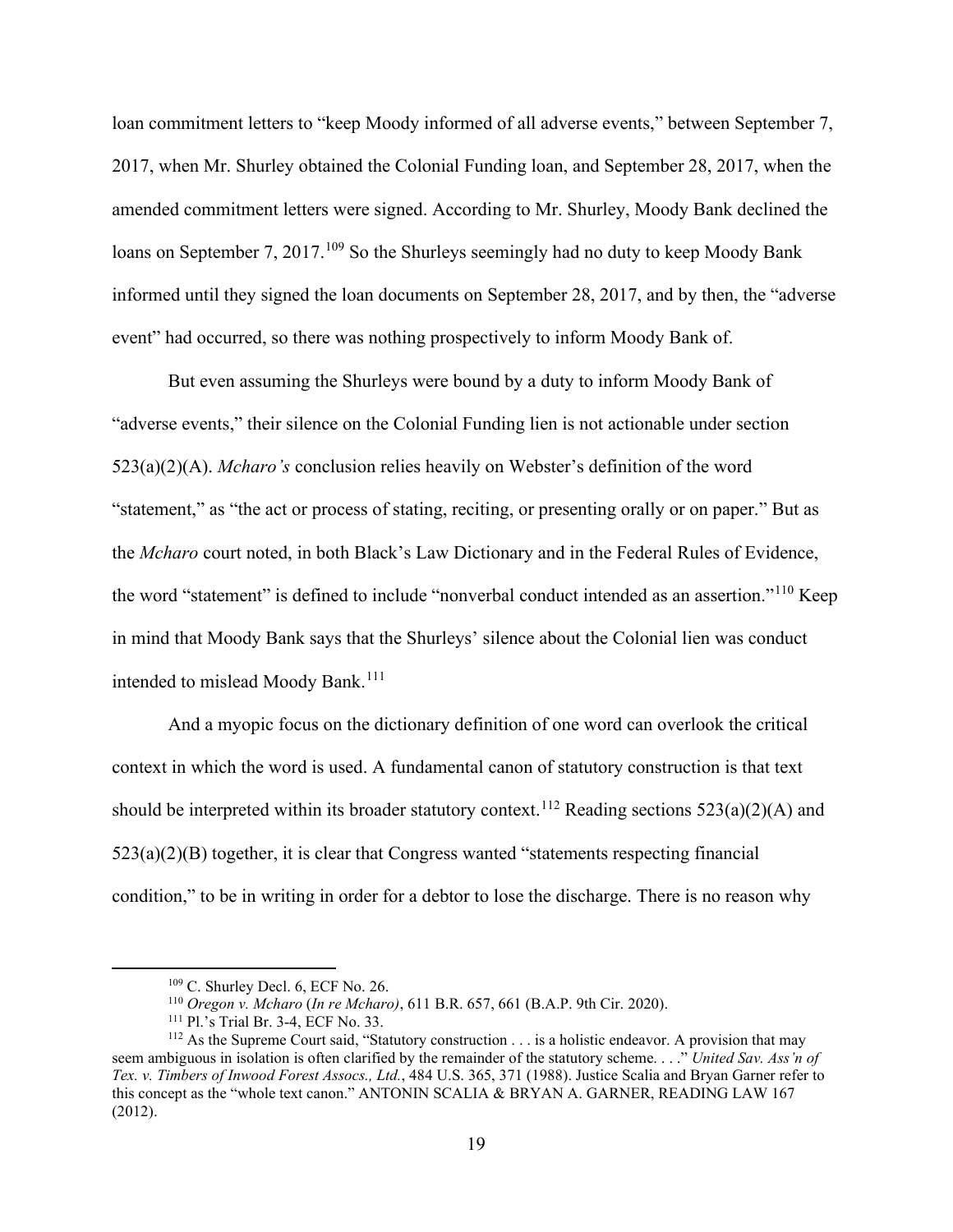Congress would treat oral misrepresentations about financial condition— dischargeable under sections 523(a)(2)(A)—differently from misleading omissions—which under the *Mcharo* interpretation, are non-dischargeable under 523(a)(2)(A). Indeed, the oral statement "there are no other liens" is functionally equivalent to failing to state that there is a lien.

Finally, the Fifth Circuit noted in *Selenberg* that, "This Court and others 'have overwhelmingly held that a debtor's silence regarding a material fact can constitute a false representation actionable under section  $523(a)(2)(A)$ .'"<sup>[113](#page-19-0)</sup> And a false representation is a "statement," here, a statement respecting financial condition.

*Mcharo* cannot prevail over binding Fifth Circuit authority. The Shurleys' failure to inform Moody Bank about the Colonial lien is a statement respecting financial condition excluded from the reach of  $523(a)(2)(A)$ .<sup>[114](#page-19-1)</sup>

## **3. The discharge of the Shurleys' debt to Moody Bank cannot be denied under section 523(a)(6) because the injury was neither willful nor malicious.**

Section 523(a)(6) excepts from discharge debts for "willful and malicious injury by the debtor, to another entity, or to the property of another entity."[115](#page-19-2) In *Kawaaauhau v. Geiger*, the Supreme Court held that a willful injury under section 523(a)(6) requires a "deliberate or intentional *injury*, not merely a deliberate or intentional *act* that leads to injury."[116](#page-19-3) Building on

<span id="page-19-0"></span><sup>113</sup> *Selenberg v. Bates (In Re Selenberg)*, 856 F.3d 393, 399 (5th Cir. 2017) (quoting *In re Van Horne*, 823 F.2d 1285, 1288 (8th Cir. 1987) (collecting cases), abrogated on other grounds by *Grogan v. Garner*, 498 U.S. 279, 291, (1991); *accord In re Mercer*, 246 F.3d 391, 404 (5th Cir. 2001)).<br><sup>114</sup> It must be acknowledged that the issue of whether an omission can constitute a statement is not entirely

<span id="page-19-1"></span>free from doubt. There is a line of cases in the public benefits context holding that an omission is not a statement. *See Oregon v. Mcharo* (*In re Mcharo)*, 611 B.R. 657, 659-60 (B.A.P. 9th Cir. 2020); *Wash. Cty. Dep't of Hous. Servs. v. Hall (In re Hall)*, No. 18- 03121-DWH, 2019 Bankr. LEXIS 2826, at \*13 (Bankr. D. Or. Sept. 9, 2019). *In re Drummond*, 530 B.R. 707, 710 n.3 (Bankr. E.D. Ark. 2015).

<span id="page-19-3"></span><span id="page-19-2"></span>The bankruptcy court in *Hall* relied in part on *Appling'*s footnote 4, where the Court cites, among other cases, the *Drummond* decision, which held that an omission is not a statement. The court in *Hall* notes that while the *Appling* Court did not expressly adopt *Drummond*'s holding, "and it may merely have been using it as an example of a case in which section  $523(a)(2)(A)$  'has been applied'—rightly or wrongly—to a fraudulent omission . . . . I doubt that the Court would have cited *Drummond* if it did not mean to approve of the quoted holding." <sup>115</sup> 11 U.S.C. § 523(a)(6).

<sup>116</sup> *Kawaaauhau v. Geiger*, 523 U.S. 57, 61 (1998) (emphasis in original).